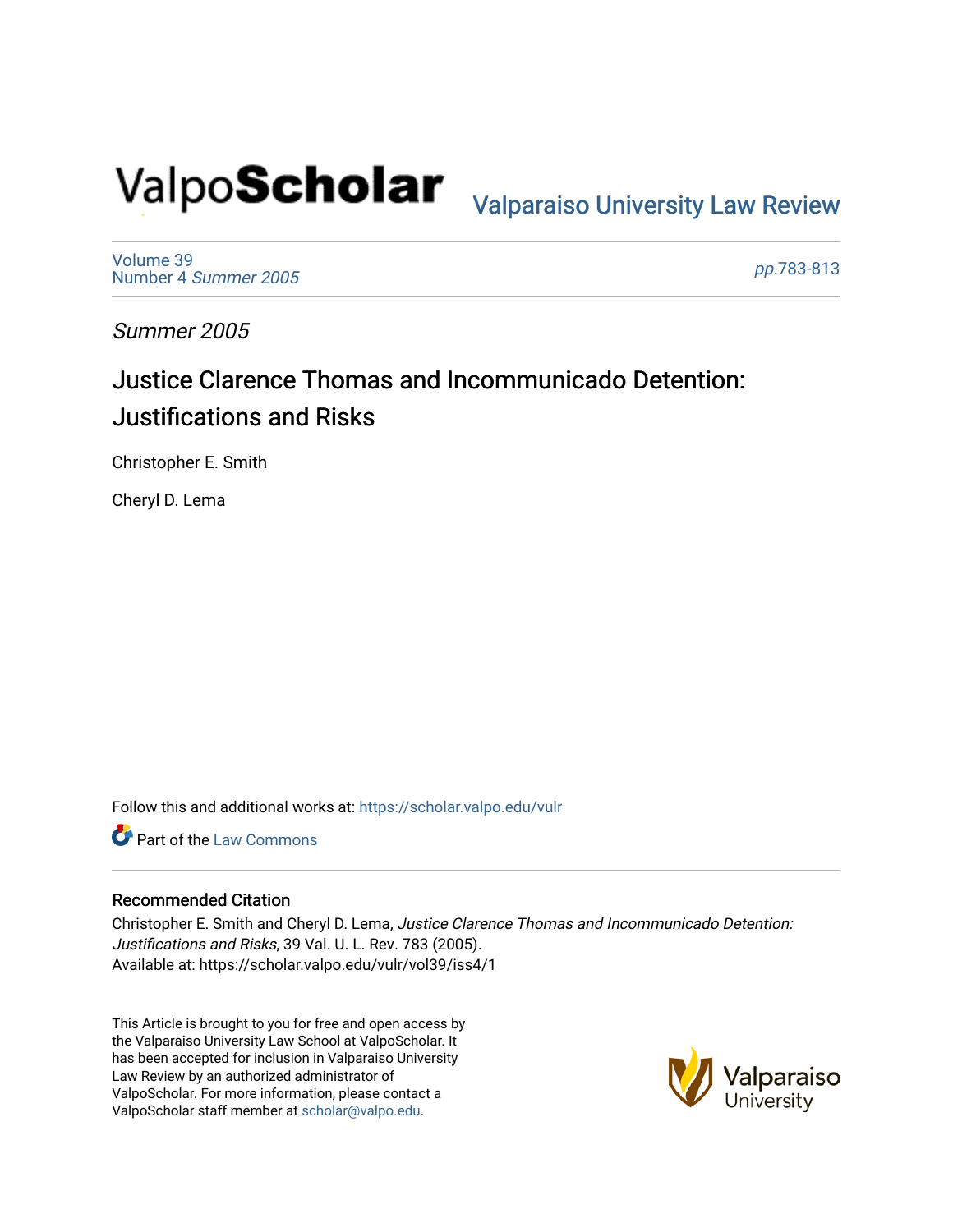VOLUME 39 SUMMER 2005 NUMBER 4

## Articles

### **JUSTICE CLARENCE THOMAS AND INCOMMUNICADO DETENTION: JUSTIFICATIONS AND RISKS**

#### by

#### **Christopher E. Smith\* and Cheryl D. Lema\*\***

#### I. INTRODUCTION

The reelection of President George W. Bush in 2004 coincided with the announcement that Chief Justice William Rehnquist was diagnosed with thyroid cancer at the age of eighty.<sup>1</sup> Based on the chemotherapy and radiation treatments prescribed for Rehnquist, medical experts speculated that Rehnquist had the most serious form of thyroid cancer.2 News reports predicted Rehnquist's "imminent departure" from the Court and speculated about who President Bush might appoint as a replacement.3 One rumored replacement for Rehnquist as Chief Justice is Justice Clarence Thomas who, according to his biographer, has been interviewed by Bush administration officials as a possible choice for elevation to Chief Justice.4 Because Thomas has been named, along with Justice Antonin Scalia, as one of the justices that President Bush most admires,<sup>5</sup> it is possible that the next Chief Justice could come from

783

<sup>\*</sup> Professor of Criminal Justice, Michigan State University. A.B., Harvard University, 1980; M.Sc., University of Bristol (U.K.), 1981; J.D., University of Tennessee, 1984; Ph.D., University of Connecticut, 1988.

<sup>\*\*</sup> B.A., University of California-Los Angeles, 2003; M.S., Michigan State University, expected 2005.

<sup>1</sup> Bill Mears et al., *Rehnquist Has Thyroid Cancer Surgery*, CNN.COM, Oct. 25, 2004, *available at* www-cgi.cnn.com/2004/LAW/10/25/rehnquist.

<sup>2</sup> Neil A. Lewis & Linda Greenhouse, *New Round of Speculation About Rehnquist's Farewell*, THE NEW YORK TIMES, Feb. 22, 2005, at 10. <sup>3</sup> *Id*.

<sup>4</sup> Anne Gearan, *Thomas Could Be Next Chief Justice, Writer Says*, DETROIT FREE PRESS, Aug. 7, 2004, *available at* http://www.freep.com/news/nw/thomas7e\_20040807.htm.

<sup>5</sup> Michael McGough, *Bush Has a Chance to Remake High Court*, PITTSBURGH POST-GAZETTE, Nov. 6, 2004, *available at* www.post-gazette.com/pg/04311/407789.stm.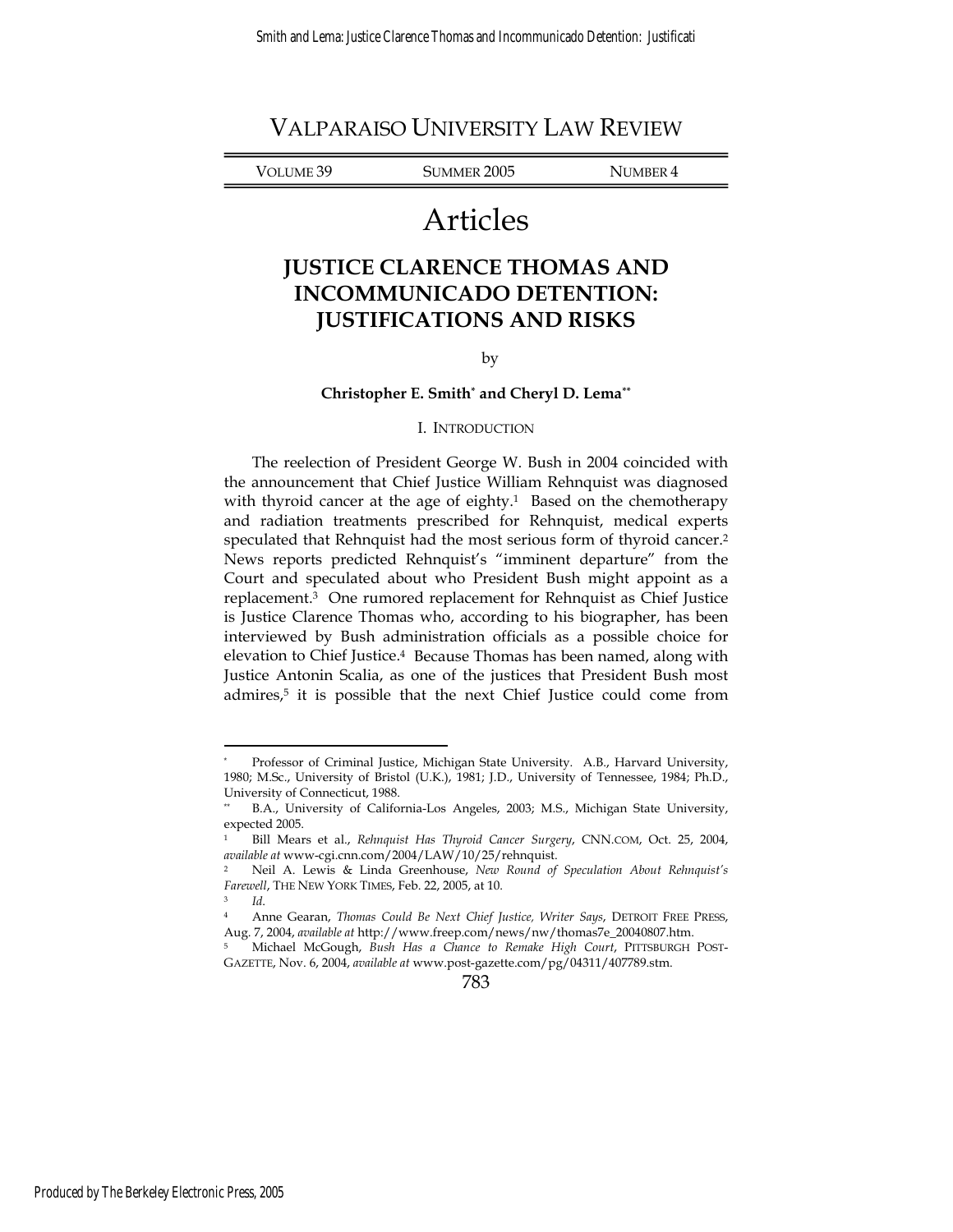among the Court's most conservative sitting justices.<sup>6</sup> Thomas may be an especially intriguing choice for Bush because he is the only Rehnquist Court Justice below the age of sixty, and thus he may be able to serve on the Court for many years to come.7

In light of Thomas's prominence as a potential Chief Justice and as the current justice who may have the longest term of service yet ahead of him, there is good reason to examine Thomas's judicial philosophy and decisions. In this Article, I look closely at one of Thomas's key opinions concerning deprivations of liberty and consider its implications in light of Thomas's opinions on related issues.

Thomas prides himself on his fealty to the intentions of the Constitution's framers in order to, in his words, "fulfill our constitutionally assigned role of giving full effect to the mandate of the Framers without infusing the constitutional fabric with our own political views."8 In his opinions, Thomas consistently advocates interpretation of the Constitution according to the intentions of the document's authors.9 Thomas describes the Supreme Court as "bound by the text of the Constitution and by the intent of those who drafted and ratified it."10 Critics of original intent jurisprudence have illuminated many of its problems, including the difficulty of identifying a single intended

Scholars' analyses of Thomas's performance on the Supreme Court frequently note his commitment to conservative philosophies and outcomes. For example, Professor Mark Graber observes that "[n]o good reason exists why [Thomas] believes conservative historians when historians clash or why he discards originalism completely when that philosophy is hostile to certain conservative interests." Mark A. Graber, *Clarence Thomas and the Perils of Amateur History*, *in* REHNQUIST JUSTICE: UNDERSTANDING THE COURT DYNAMIC 71 (Earl M. Maltz ed., 2003). Graber's analysis concludes that "[w]hat unites Thomas's important concurring and dissenting opinions in constitutional cases is his commitment to conservative or libertarian results rather than a commitment to any particular theory of the judicial function." *Id.* at 77. In addition to scholars' substantive assessments of his opinions, Thomas's conservatism is evidenced by empirical studies that show him to be one of the justices least likely to support individuals' claims of right. *See* Christopher E. Smith, *The Rehnquist Court and Criminal Justice: An Empirical Assessment*, 19 J. CONTEMP. CRIM. JUST. 161, 171 (2003).<br>
<sup>7</sup> Thomas was born in 1948. Graber, *supra* note 6, at 71.<br>
<sup>8</sup> Lewis v. Casey, 518 U.S. 343, 367 (1996) (Thomas, J., concurring).

<sup>9</sup> *See* Christopher E. Smith, *Bent on Original Intent: Justice Thomas Is Asserting a Distinct and Cohesive Vision*, 82 A.B.A.J. 48, 48 (Oct. 1996) ("Thomas consistently advocates the strict application of key tools for interpreting the Constitution: its text and history. Thomas' opinions are replete with references to the original intent of the Constitution's Framers, English common law, and Anglo-American legal traditions.").

<sup>10</sup> McIntyre v. Ohio Elections Commission, 514 U.S. 334, 370-71 (1995) (Thomas, J., concurring in judgment).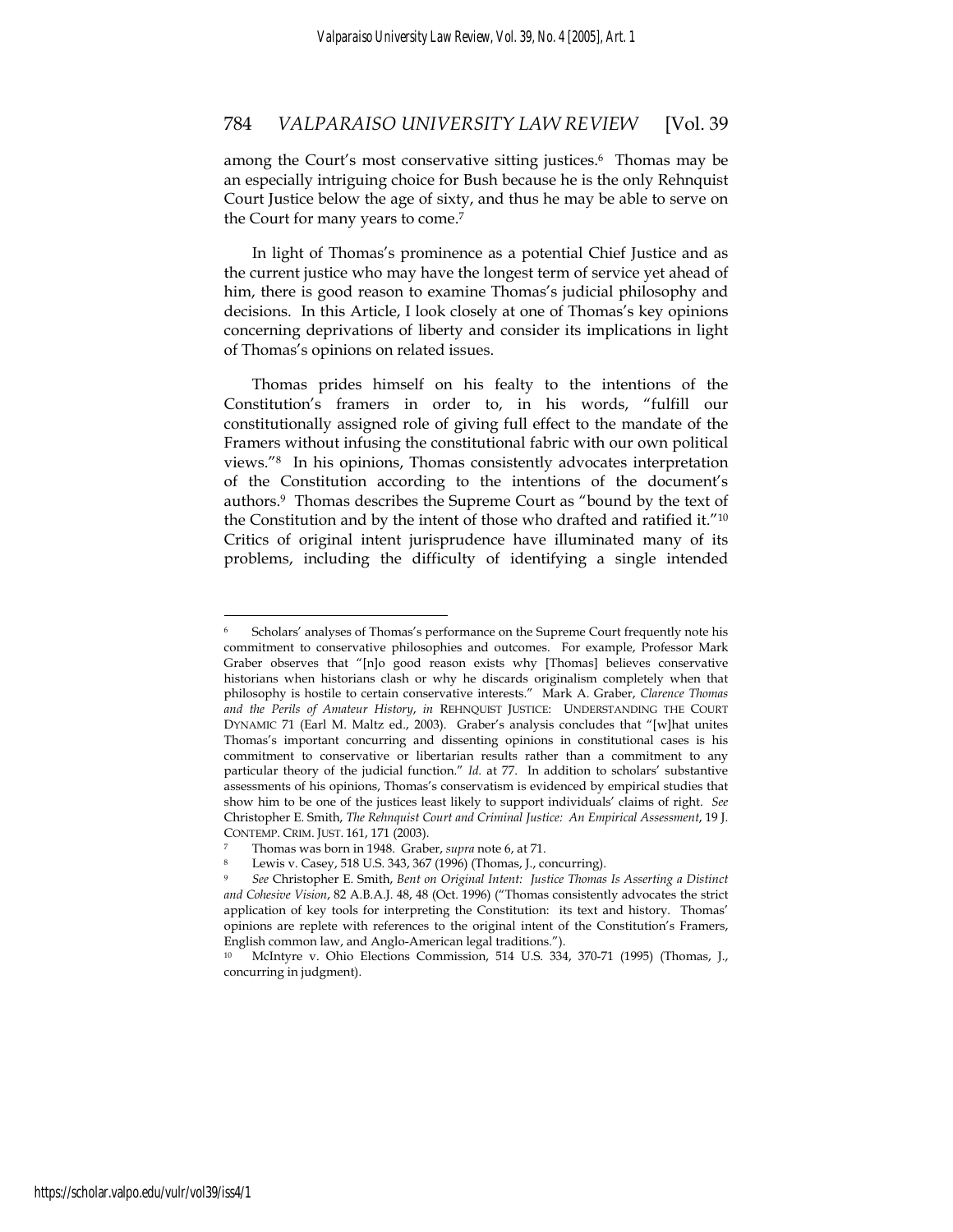meaning of each phrase to use as the definitive interpretation.<sup>11</sup> Moreover, Thomas regularly demonstrates his disregard for historical scholarship that runs counter to interpretations that support his desired outcomes12 so that, ultimately, "[h]istory guides only some of his judicial opinions."13 Despite these flaws and inconsistencies in Thomas's judicial philosophy, he can be characterized as "espousing an interpretive approach" that emphasizes obedience to the framers' values and intentions.14 As he seeks to carry out his version of the framers' vision, Thomas's opinions can be assessed both in terms of their impact on the lives of individual human beings and in terms of their consistency with his other decisions and with the framers' desire to protect the value of liberty.

#### II. THE *HAMDI* CASE

An important test of Thomas's view of the Constitution and its meaning for governmental power and individual liberty arose in the case of a U.S. citizen who was taken into custody in Afghanistan during American military action against the Taliban regime and the al Qaeda

 $\overline{a}$ 

*Id.* 

<sup>11</sup> *See, e.g.*, Judith A. Baer, *The Fruitless Search for Original Intent*, *in* JUDGING THE CONSTITUTION: CRITICAL ESSAYS ON JUDICIAL LAWMAKING 59 (Michael W. McCann & Gerald L. Houseman eds., 1989).

So no jurisprudence of original intention is possible, because original intention is undiscoverable. We can and should go to the primary sources to learn about the origins of the Constitution, but the past is something we can only learn about and learn from, not learn per se. The records are too incomplete, and the nature of lawmaking too imprecise, to enable us to discover original meaning.

*Id.*

<sup>12</sup> *See* Jeffrey Rosen, *Moving On*, THE NEW YORKER, Apr. 29 & May 6, 1996, at 73. [Thomas] has shown little familiarity with the most recent scholarship about Reconstruction Republicans and the limited scope of their colorblind vision. This scholarship, embraced by liberal and conservative legal historians, suggests that Thomas is wrong to insist that the Fourteenth Amendment to the Constitution was intended to forbid racial discrimination in all circumstances . . . . [I]n 1868, when the Fourteenth Amendment was ratified, [the rights it included] were *not*  clearly understood to include the right to attend desegregated schools, or the right to receive federal contracts, or the right to vote. Thomas is trapped, in short, between his moral commitment to a color-blind Constitution and an interpretative methodology that compels him to reject it.

<sup>13</sup> Graber, *supra* note 6, at 88. 14 Smith, *supra* note 9, at 48.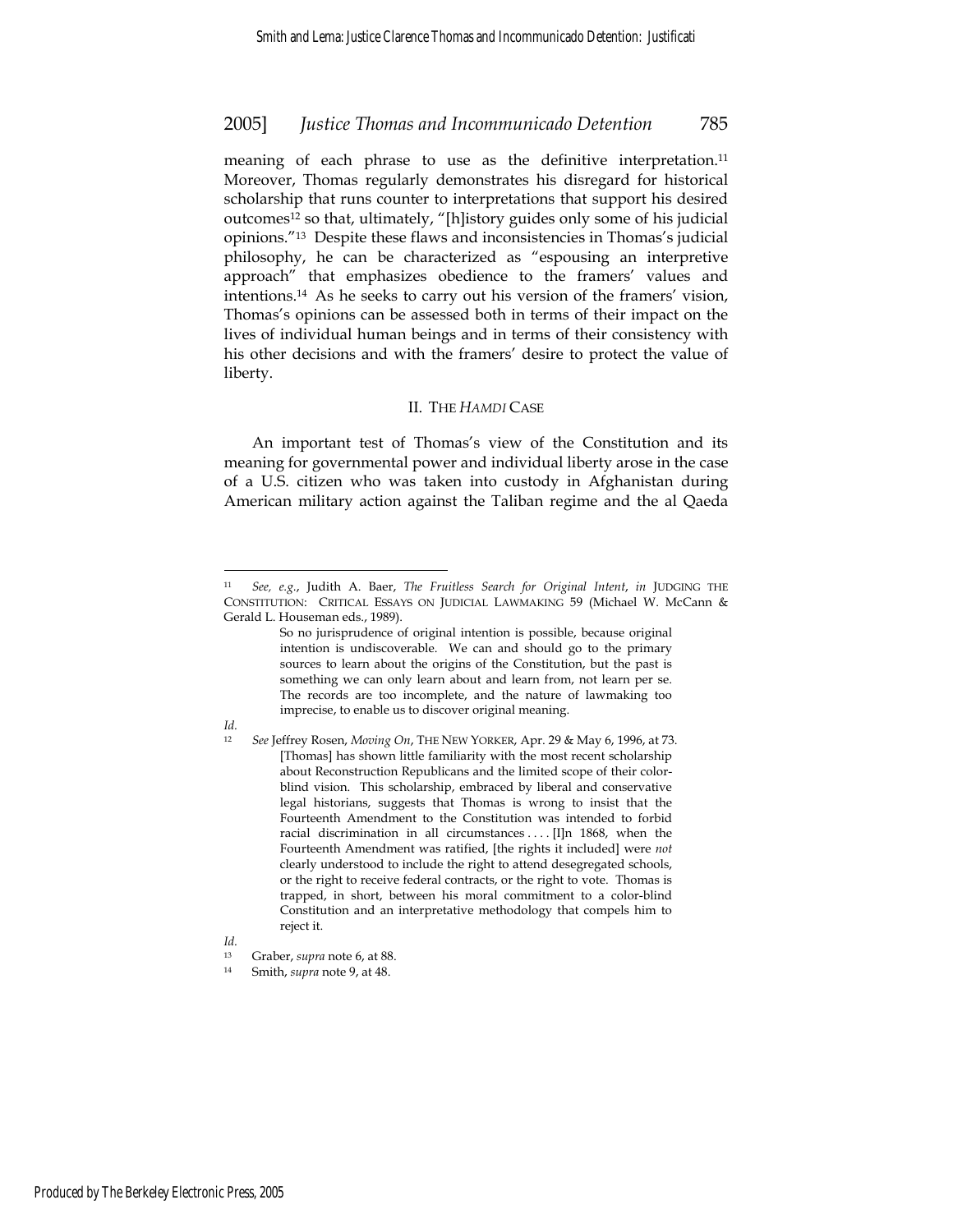organization in 2001, *Hamdi v. Rumsfeld*.15 This was one of three related cases heard by the Supreme Court. Another of the cases concerned hundreds of non-U.S. citizens labeled as "unlawful combatants" and placed in indefinite, incommunicado detention at the U.S. Naval base at Guantanamo Bay, Cuba.16 The third case concerned an American arrested inside the United States and held incommunicado at a military jail.17

#### *A. The Other Justices' Opinions*

Yaser Esam Hamdi grew up in Saudi Arabia and was captured in Afghanistan by the Northern Alliance military forces, Taliban opponents who cooperated with American personnel during fighting to take control of the country.18 The U.S. government declared that Hamdi was an "enemy combatant" and thereby ineligible for the legal protection that the Geneva Conventions provide for soldiers in countries' regular armies.19 When placed in custody of American officials, Hamdi was sent initially to the detention facility at the U.S. Naval Base at Guantanamo Bay, Cuba; however, when it was discovered that he was a U.S. citizen by virtue of being born in Louisiana during a time period when his parents resided in the United States, he was transferred to a military jail in South Carolina.20 The government claimed that the "enemy combatant" label that it applied to Hamdi "justifies holding him in the United States indefinitely—without formal charges or proceedings unless and until [the government] makes the determination that access to counsel or further process is warranted."21 Thus, the government asserted that it had the authority to hold a U.S. citizen incommunicado for an indefinite time period without the provision of any legal rights or access to the courts.

Hamdi's father filed a petition for a writ of habeas corpus and the U.S. District Court appointed a federal public defender to represent

<sup>15 124</sup> S. Ct. 2633, 2635 (2004). In the weeks following the terror attacks on September 11, 2001, against the World Trade Center and the Pentagon, the United States and allied countries invaded Afghanistan after the Taliban government refused to act against al Qaeda leaders living in their country. Julian Gearing, *The Next Front*, ASIA WEEK (Nov. 23, 2001), *available at* www.asiaweek.com/asiaweek/magazine/dateline/0,8782,184614,00. html.

<sup>16</sup> Rasul v. Bush, 124 S. Ct. 2686, 2690 (2004).<br>17 Rungfold v. Padilla 124 S. Ct. 2711, 2715.

<sup>17</sup> Rumsfeld v. Padilla, 124 S. Ct. 2711, 2715 (2004).<br>18 Handi 124 S. Ct. at 2635

<sup>18</sup> *Hamdi*, 124 S. Ct. at 2635. 19 *Id.* at 2636-38.

<sup>20</sup> *Id*. at 2636. 21 *Id*.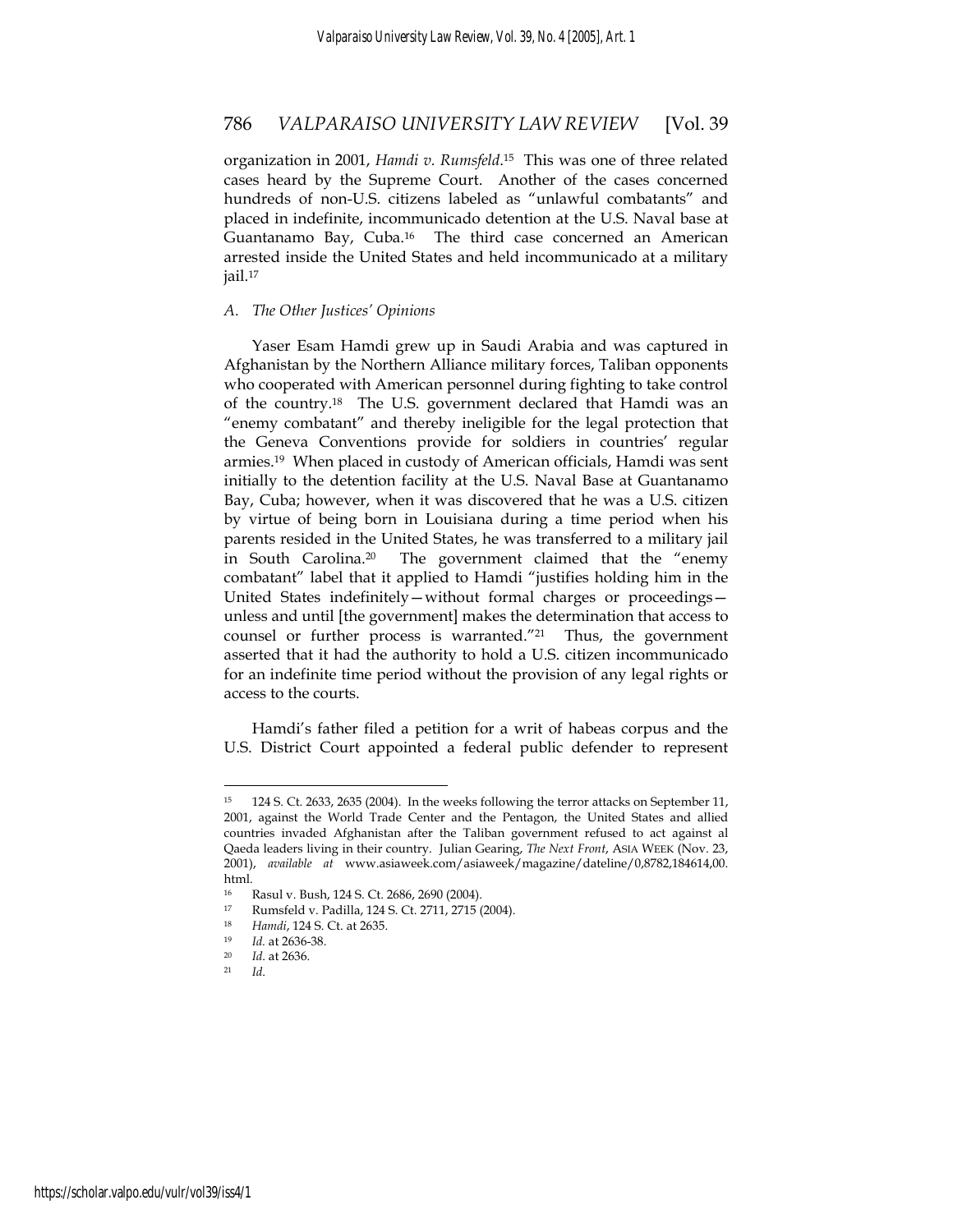Hamdi and ordered that Hamdi be permitted to meet with the attorney. The U.S. Court of Appeals for the Fourth Circuit reversed that decision and order.22 When the case reached the United States Supreme Court, it held "that although Congress authorized the detention of combatants in the narrow circumstances alleged here, due process demands that a citizen held in the United States as an enemy combatant be given a meaningful opportunity to contest the factual basis for that detention before a neutral decisionmaker.<sup>"23</sup> Justice Sandra O'Connor's plurality opinion, joined by Chief Justice William Rehnquist and Justices Anthony Kennedy and Stephen Breyer, announcing the judgment of the Court noted "'the risk of erroneous deprivation' of a detainee's liberty interest" if the government were permitted to have absolute control over determining a detainee's status and preventing any contact with courts and the outside world.24

Justice David Souter, joined by Justice Ruth Bader Ginsburg, concurred in part, dissented in part, and concurred in the judgment.25 The concurring opinion disagreed with O'Connor's conclusion that the Authorization for the Use of Military Force ("AUMF"), a resolution passed by Congress after the terror attacks of September 11, 2001, granted the government the authority to detain Hamdi.26 According to Souter, "[t]he Government has failed to demonstrate that the Force Resolution authorizes the detention complained of here even on the facts the Government claims. If the Government raises nothing further than the record now shows, the Non-Detention Act<sup>27</sup> entitles Hamdi to be released."28 The Non-Detention Act states that "[n]o citizen shall be imprisoned or otherwise detained by the United States except pursuant to an Act of Congress."29

In a dissenting opinion, Justice Antonin Scalia, joined by Justice John Paul Stevens, argued that the government was obligated to prosecute detained U.S. citizens for alleged crimes and accord them full legal protections under the Bill of Rights.<sup>30</sup> Justice Scalia, who agrees with

<sup>&</sup>lt;sup>22</sup> Hamdi v. Rumsfeld, 296 F.3d 278, 283 (4th Cir. 2002).<br>
<sup>23</sup> Hamdi 124 S. Ct. at 2635

<sup>23</sup> *Hamdi*, 124 S. Ct. at 2635. 24 *Id.* at 2648.

<sup>25</sup> *Id*. at 2652 (Souter, J., concurring in part and dissenting in part).

<sup>&</sup>lt;sup>26</sup> *Id.* at 2653 (Souter, J., concurring in part and dissenting in part).<br><sup>27</sup> 18 U.S.C. § 4001(a) (2000) (citation added).

<sup>28</sup> *Hamdi*, 124 S. Ct. at 2653 (Souter, J., concurring in part and dissenting in part).

<sup>29</sup> *Id.* (Souter, J., concurring in part and dissenting in part). 30 *Id*. at 2660 (Scalia, J., dissenting).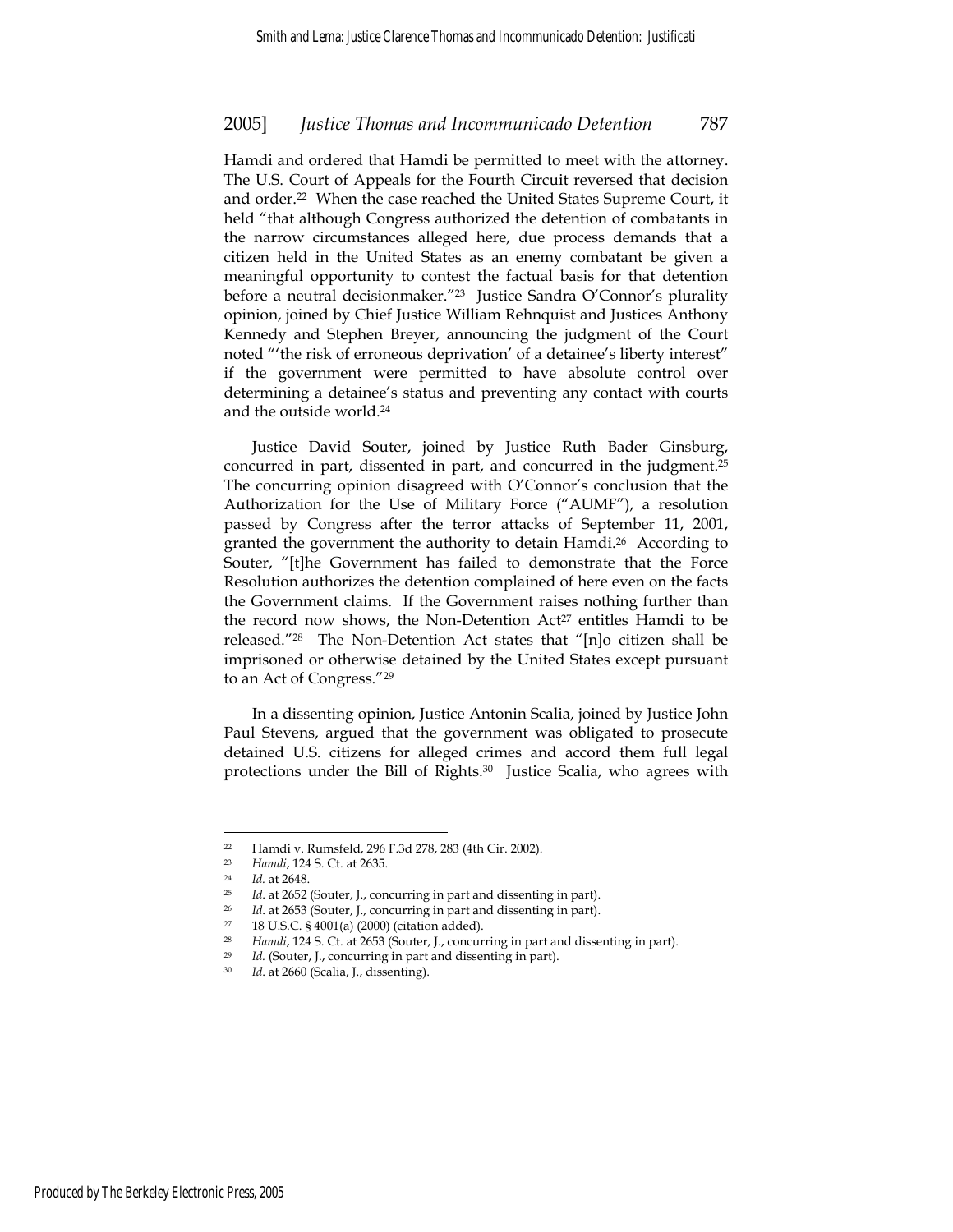Justice Thomas in most cases<sup>31</sup> and who also advocates the importance of the framers' intentions,<sup>32</sup> emphasized the value of liberty when he concluded that "[t]he very core of liberty secured by our Anglo-Saxon system of separated powers has been freedom from indefinite imprisonment at the will of the Executive."33 Justice Scalia noted that *The Federalist Papers* quoted a famous passage from Blackstone that demonstrated the central importance of individual liberty: "Of great importance to the public is the preservation of this personal liberty: for if once it were left in the power of any, the highest, magistrate to imprison arbitrarily whomever he or his officers thought proper . . . there would soon be an end of all other rights and immunities."<sup>34</sup>

#### *B. Justice Thomas's Opinion*

The three different opinions described in the foregoing section indicate that the justices were divided in their assessments of the appropriate reasoning for the issues presented by *Hamdi*. However, a closer examination reveals that the eight justices involved in all three opinions—plurality, concurring in part and dissenting in part, and dissenting—agreed on the fundamental issue concerning Hamdi's liberty interest. All eight justices agreed that the executive branch lacks the authority to hold U.S. citizens indefinitely in incommunicado detention without any constitutional rights or access to the courts. By contrast, Justice Thomas stood out all alone, in sharp contrast even with his usual philosophical allies, Chief Justice Rehnquist and Justice Scalia,35 by endorsing virtually unfettered executive authority to deprive U.S. citizens of liberty indefinitely and without any proof of wrongdoing. According to Thomas, Hamdi's "detention falls squarely within the Federal Government's war powers, and we lack the expertise and capacity to second-guess that decision."36

Justice Thomas did not explicitly endorse inherent presidential authority to detain American citizens indefinitely in all circumstances.

<sup>31</sup> For example, Justices Scalia and Thomas agreed in more than ninety percent of the Supreme Court's civil rights and liberties decisions during Thomas's first five terms on the Court. Christopher E. Smith, *Clarence Thomas: A Distinctive Justice*, 28 SETON HALL L. REV. 1, 4 (1997).

<sup>32</sup> *See* Antonin Scalia, *Originalism: The Lesser Evil*, 57 CIN. L. REV. 849 (1989).

<sup>33</sup> *Hamdi*, 124 S. Ct. at 2661 (Scalia, J., dissenting).

<sup>&</sup>lt;sup>34</sup> *Id*. (Scalia, J., dissenting) (quoting 1 WILLIAM BLACKSTONE, COMMENTARIES \*132-33).<br><sup>35</sup> Empirical analyses of patterns in Supreme Court decision-making demonstrate that Thomas agrees with Rehnquist and Scalia in various categories of cases at rates as high as ninety percent. *See, e.g.*, Smith, *supra* note 31, at 4. 36 *Hamdi*, 124 S. Ct. at 2674 (Thomas, J., dissenting).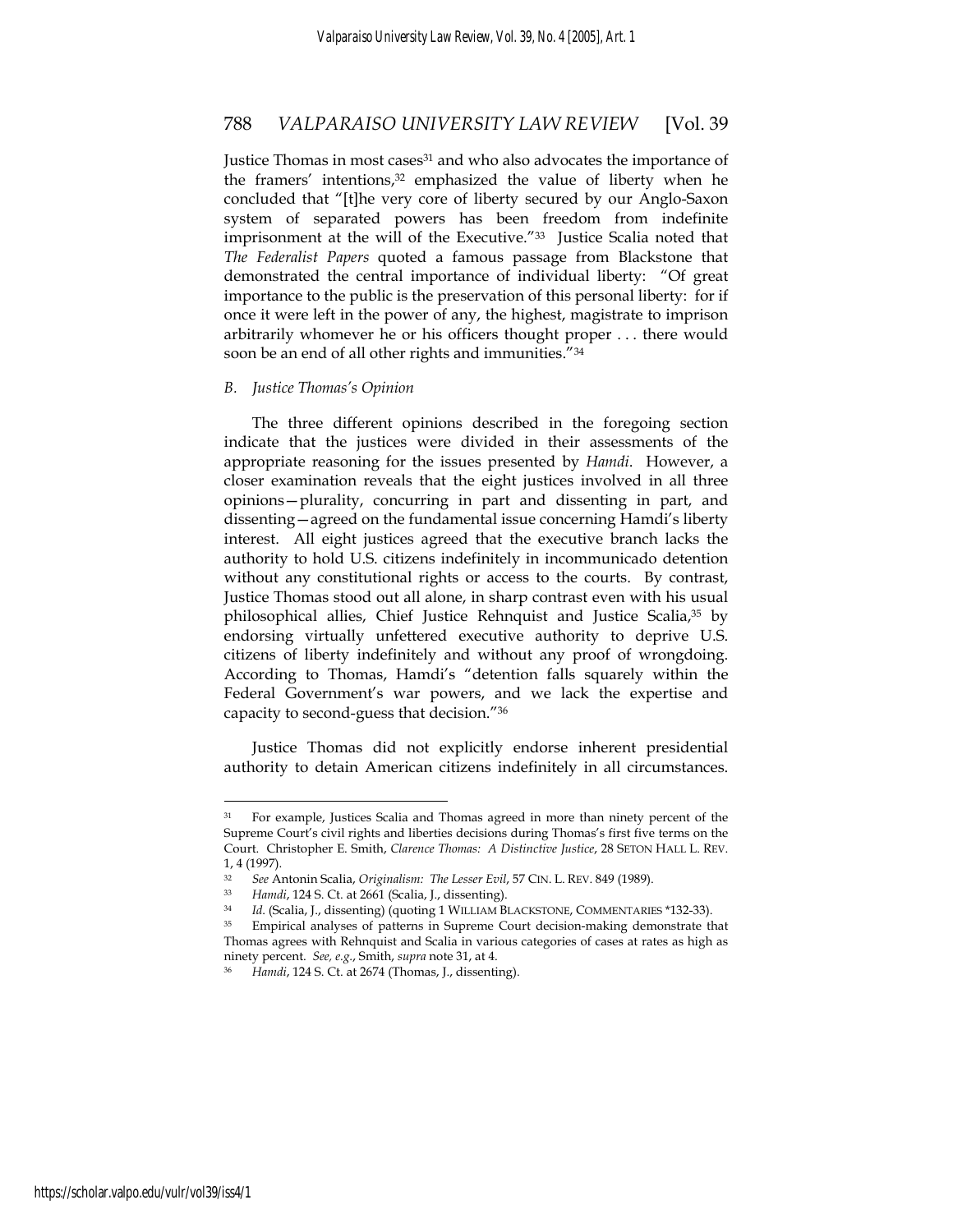However, he did indicate his belief that "the President very well may have inherent authority to detain those arrayed against our troops."37 He saw the presidential power to detain individuals in this case as flowing from the congressional enactment of the AUMF,<sup>38</sup> which authorized the president to "use all necessary and appropriate force against those nations, organizations, or persons he determines planned, authorized, committed, or aided the terrorist attacks."39 Thomas's position gave the four-member plurality (O'Connor, Rehnquist, Kennedy, and Breyer) the needed fifth vote to justify the president's authority to detain individuals upon labeling them as enemy combatants.40 Notwithstanding Thomas's allusion to inherent presidential authority to detain U.S. citizens,41 he relied on the AUMF as the source of the president's authority and, therefore by implication, as a limitation on presidential power. Although arguably Thomas's reliance on AUMF is not an endorsement of plenary presidential authority to detain U.S. citizens, as a practical matter Congress virtually always falls into line with the president's wishes when the executive asserts a need to use American military power to counteract a perceived enemy.42 Under Thomas's vision of presidential authority in wartime eras and threats to national security, judicial review, such as that requested by Hamdi

<sup>37</sup> *Id*. at 2679 (Thomas, J., dissenting).

<sup>38</sup> *See id*. (Thomas, J., dissenting) ("I agree with the plurality that we need not decide that question because Congress has authorized the President to [detain those arrayed against our troops through the Authorization for Use of Military Force]").

Id. at 2635.<br>The justices concurring in part and dissenting in part (Ginsburg and Souter) and the other dissenting justices (Scalia and Stevens) did not agree that the AUMF gave the president the authority to undertake such detentions of American citizens. *Id*. at 2671 (Scalia, J., dissenting); *Id*. at 2653 (Souter, J., concurring in part and dissenting in part). 41 *See supra* note 37 and accompanying text.

<sup>42</sup> At the outset of the Vietnam War, for example:

<sup>[</sup>The United States] provoked the Tonkin Gulf incident of August 1964, the clashes between torpedo boats of Hanoi's navy and U.S. Navy destroyers, which [President Lyndon] Johnson used to trick the Senate into giving him an advance declaration of war for the far higher level of force he had decided by then he was probably going to have to employ to bend Hanoi to his will.

NEIL SHEEHAN, A BRIGHT SHINING LIE: JOHN PAUL VANN AND AMERICA IN VIETNAM 379 (1988). Although Congress enacted the War Powers Resolution after the Vietnam War in an ostensible effort to prevent presidents from involving U.S. troops in hostilities without congressional authorization, "[s]ome critics of the legislation claimed that it did not restrict presidential power as much as extend a free hand to wage war for up to sixty days." KENNETH JANDA ET AL., THE CHALLENGE OF DEMOCRACY 645 (7th ed. 2002). As observers note, "[t]he actual impact of the War Powers Resolution is probably quite minimal . . . . [Presidents] have all questioned its constitutionality, and no president has ever been punished for violating its provisions." *Id*.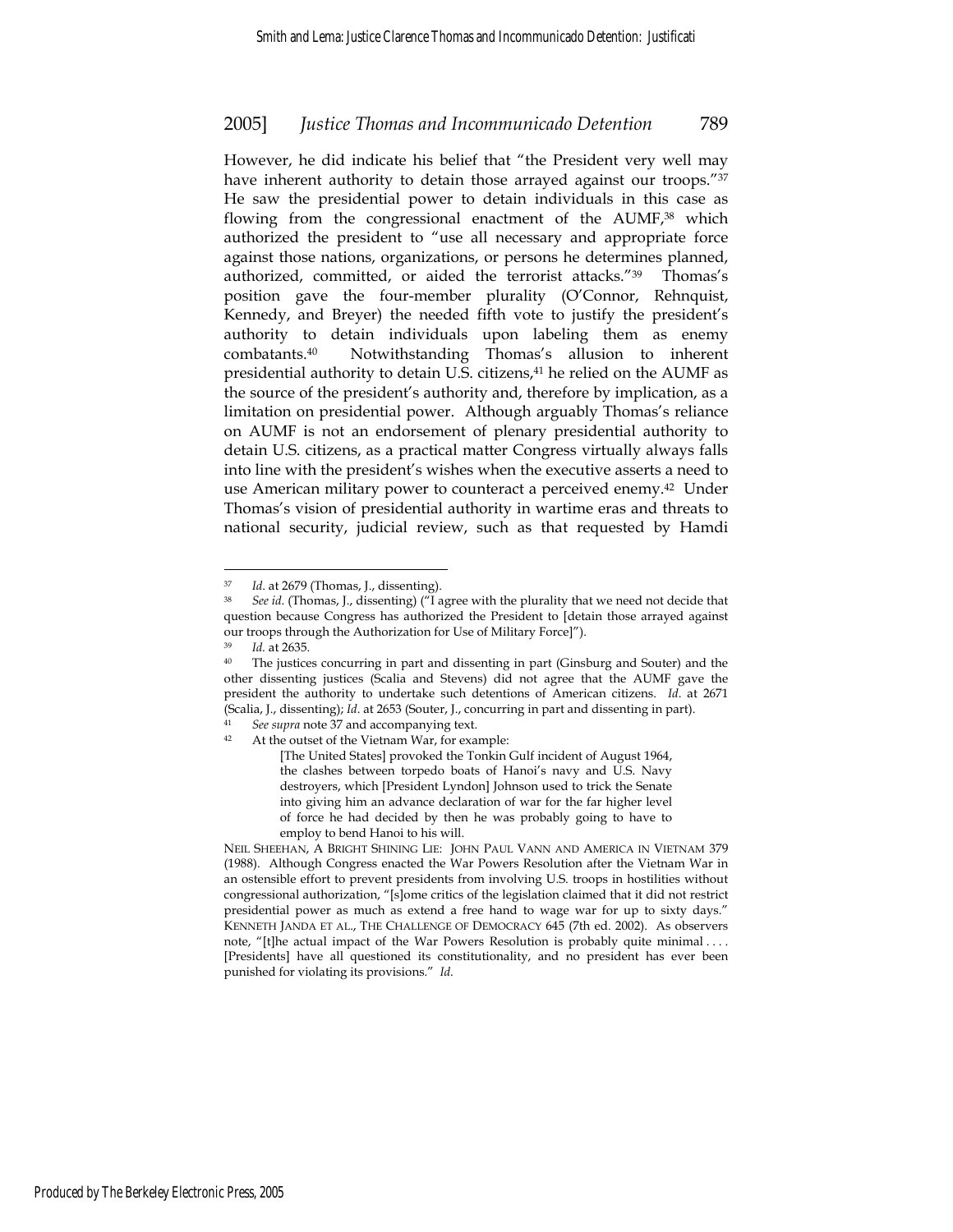concerning his detention, appears to be the only practical check on assertions of power by the president. Because Thomas argues against the existence or assertion of judicial power in such situations, his position comes close to the endorsement of unfettered executive authority.

Justice Thomas purported to rely on his originalist philosophy by stating that "[t]he Founders intended that the President have primary responsibility—along with the necessary power—to protect the national security and to conduct the Nation's foreign relations."<sup>43</sup> He linked this deference to the executive's discretionary authority in wartime to the highest priority to be placed on the value of national security.<sup>44</sup> His opinion also emphasized the judiciary's lack of capability to make decisions concerning issues involved with national security<sup>45</sup> and the corresponding need for judges to show deference to decisions by executive officials.46

When Thomas addressed the consistency of his positions with the constitutional protection against being "deprived of . . . liberty . . . without due process of law,"<sup>47</sup> he effectively dismissed any practical protections that could flow from the Due Process Clause by declaring:

> In this context, due process requires nothing more than a good-faith executive determination. To be clear: The Court has held [in prior cases] that an executive, acting pursuant to statutory and constitutional authority may, consistent with the Due Process Clause, unilaterally

<sup>43</sup> *Hamdi*, 124 S. Ct. at 2675 (Thomas, J., dissenting).

<sup>44</sup> According to Thomas's opinion, "It is 'obvious and unarguable' that no governmental interest is more compelling than the security of the Nation.'" *Id*. (Thomas, J., dissenting) (quoting *Haig v. Agee*, 453 U.S. 280, 307 (1981) (quoting *Aptheker v. Sec'y of State*, 378 U.S. 500, 509 (1964)).

<sup>45</sup> In Thomas's words, "with respect to certain decisions relating to national security and foreign affairs, the courts simply lack the relevant information and expertise to secondguess determinations made by the President based on information properly withheld." *Id*. at 2676 (Thomas, J., dissenting).

Even when Thomas sees a decision-making role for the judiciary, those decisions are to be deferential. He has stated:

I acknowledge that the question whether Hamdi's executive detention is lawful is a question properly resolved by the Judicial Branch, though the question comes to the Court with the strongest presumptions in favor of the Government . . . . [W]e lack the information and expertise to question whether Hamdi is actually an enemy combatant, a question the resolution of which is committed to other branches.

Id. at 2678 (Thomas, J., dissenting).

U.S. CONST. amend. V.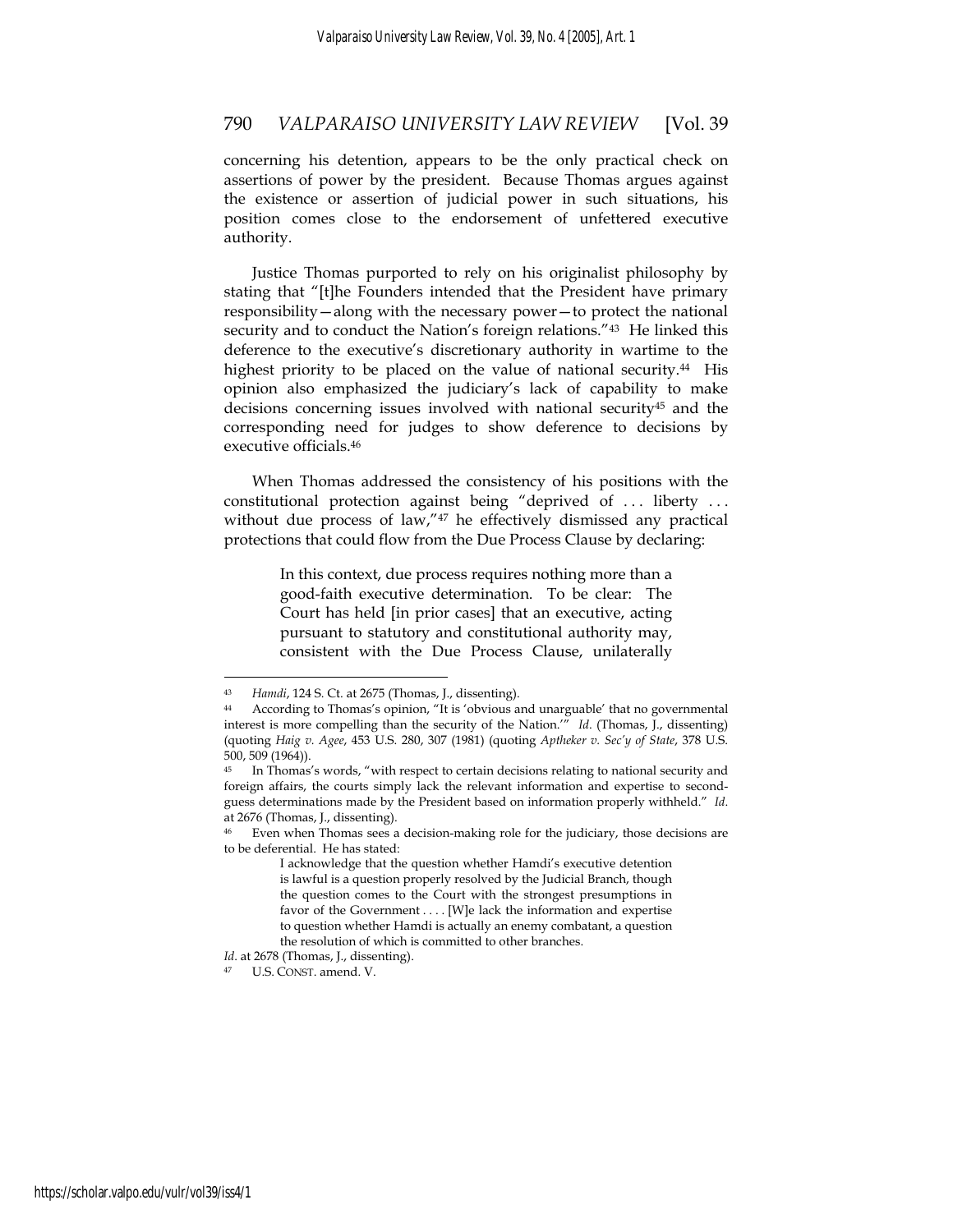decide to detain an individual if the executive deems this necessary for the public safety *even if he is mistaken*.48

Because Thomas would grant to the executive "an authority that includes making virtually conclusive factual findings" about the need to detain individuals,<sup>49</sup> it is difficult to see how Thomas gives any weight to the value of the liberty interest emphasized by the framers.50 Indeed, he specifically declined to balance individuals' liberty interests against the national security claims put forward by the executive as part of his analysis in the case.51 He only engaged in the exercise of undertaking a balancing analysis as a means to refute the reasoning of the plurality opinion after he had already stated his own conclusions about the executive's virtually unfettered authority. In undertaking this exercise, he clearly states that executive claims about national security threats trump any protections purported to exist in the Due Process Clause:

Undeniably, Hamdi has been deprived of a serious interest, one actually protected by the Due Process Clause. Against this, however, is the government's overriding interest in protecting the nation. If a deprivation of liberty can be justified by the need to protect a town, the protection of the nation, a fortiori, justifies it.52

Although the foregoing statement purports to present how Thomas would balance the interests at stake if he believed that a balancing test was appropriate, his formulation does not accurately reflect the implications of the analysis he articulated earlier in the opinion that actually shaped his decision. His use of the word "justified" might be perceived to imply that the executive is actually required to either present persuasive evidence about the danger posed by a specific individual or that the evidence presented must, in fact, be accurate in identifying the individual as presenting a danger. In fact, neither

<sup>48</sup> *Hamdi*, 124 S. Ct. at 2680-81 (Thomas, J., dissenting).

<sup>49</sup> *Id*. at 2680 (Thomas, J., dissenting). 50 *See infra* text accompanying notes 124-143.

<sup>51</sup> Thomas stated:

I conclude that the Government's detention of Hamdi as an enemy combatant does not violate the Constitution. By detaining Hamdi, the President, in the prosecution of a war and authorized by Congress, has acted well within his authority. Hamdi thereby received all the process to which he was due under the circumstances. I therefore believe that this is no occasion to balance the competing interests, as the plurality unconvincingly attempts to do.

*Hamdi*, 124 S. Ct. 2683 (Thomas, J., dissenting).<br><sup>52</sup> *Id.* at 2685 (Thomas, J., dissenting).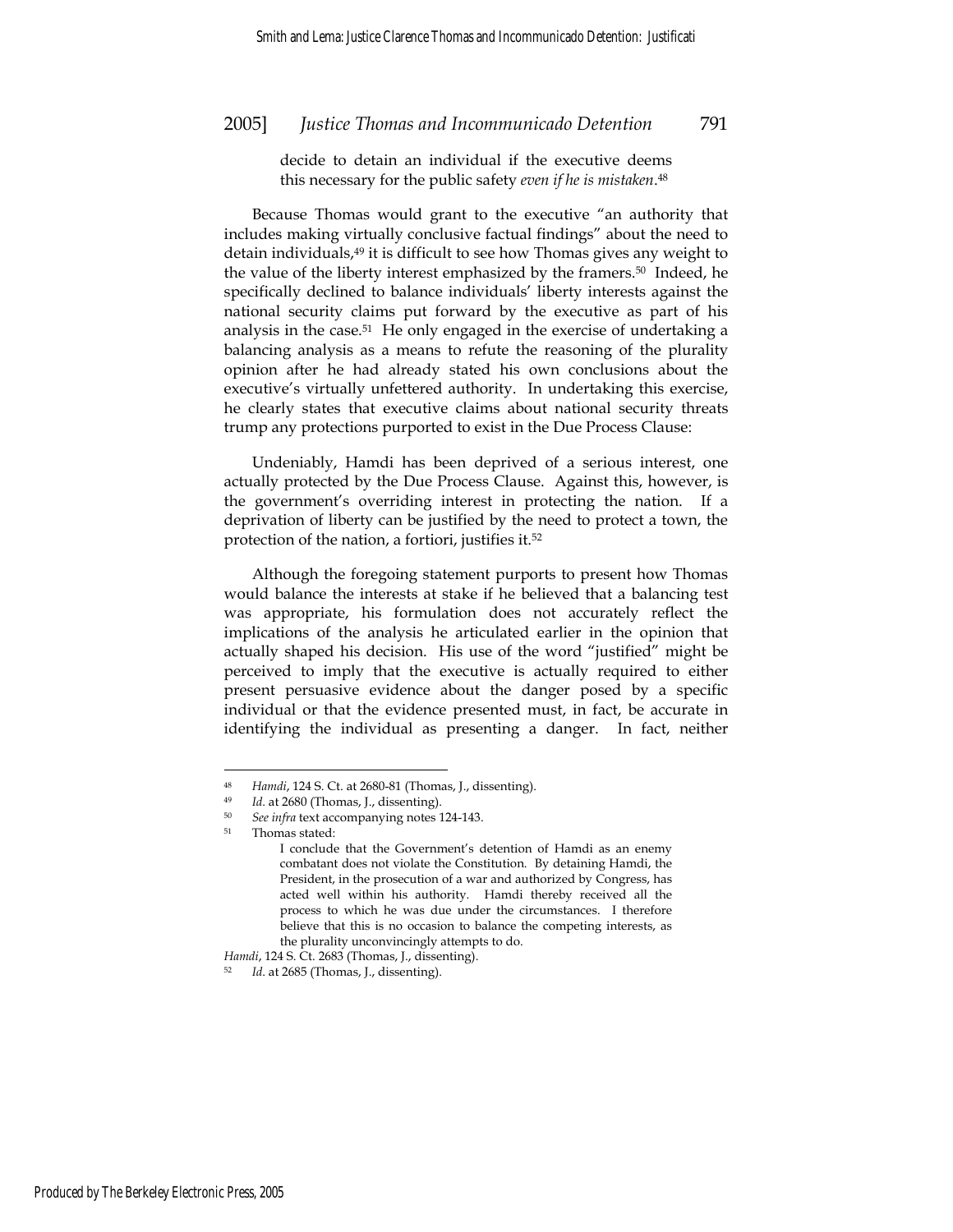implication need be true according to the analysis presented by Thomas. Hamdi's detention was justified by the government through the Mobbs Declaration, a recitation of statements by a Special Advisor to the Under Secretary of Defense for Policy alleging that Hamdi "affiliated with a Taliban military unit and received weapons training."53 Moreover, Thomas had already indicated that it did not matter whether these unsubstantiated statements were true.54 Thus, a more accurate paraphrasing of Thomas's conclusion would be as follows: "If a deprivation of liberty can be rationalized by untested and unsubstantiated statements by the Government, an indefinite, incommunicado detention is permissible, whether or not those justifying statements were accurate." Clearly, Thomas's analysis gave scant attention to the framers' emphasis on individual liberty in the Constitution and the Bill of Rights.

#### III. CONSISTENCY

More so than any other contemporary justice, "Thomas consistently advocates the strict application of key tools for interpreting the Constitution: its text and history."55 He sees himself as a principled decision maker with a consistent, coherent judicial philosophy.56 Because Thomas seeks to distinguish himself from "the other justices [who] appear to engage in ad hoc decision making as they react to the legal issues that confront them in each individual case,"57 his opinions invite analysis regarding consistency and contradictions. This section will examine whether Thomas's opinion in the *Hamdi* case is consistent with his judicial philosophy and his reasoning in prior cases.

#### *A. Philosophical Orientation Toward Diminishing Judicial Activity and Power*

Justice Thomas emphasized that judges lack the capability to determine whether Hamdi should be labeled as an "enemy combatant,"" and therefore, the judiciary should step aside in order to permit other branches of government to handle matters related to national security.58 This denigration of judicial capacity and desire for a diminution of judicial activity are consistent with his underlying belief that the

<sup>53</sup> *Id*. at 2637.

<sup>54</sup> *See supra* text accompanying note 48. 55 Smith, *supra* note 9, at 48. 56 *Id.*

<sup>57</sup> *Id*. 58 *Hamdi*, 124 S. Ct. at 2676, 2678 (Thomas, J., dissenting).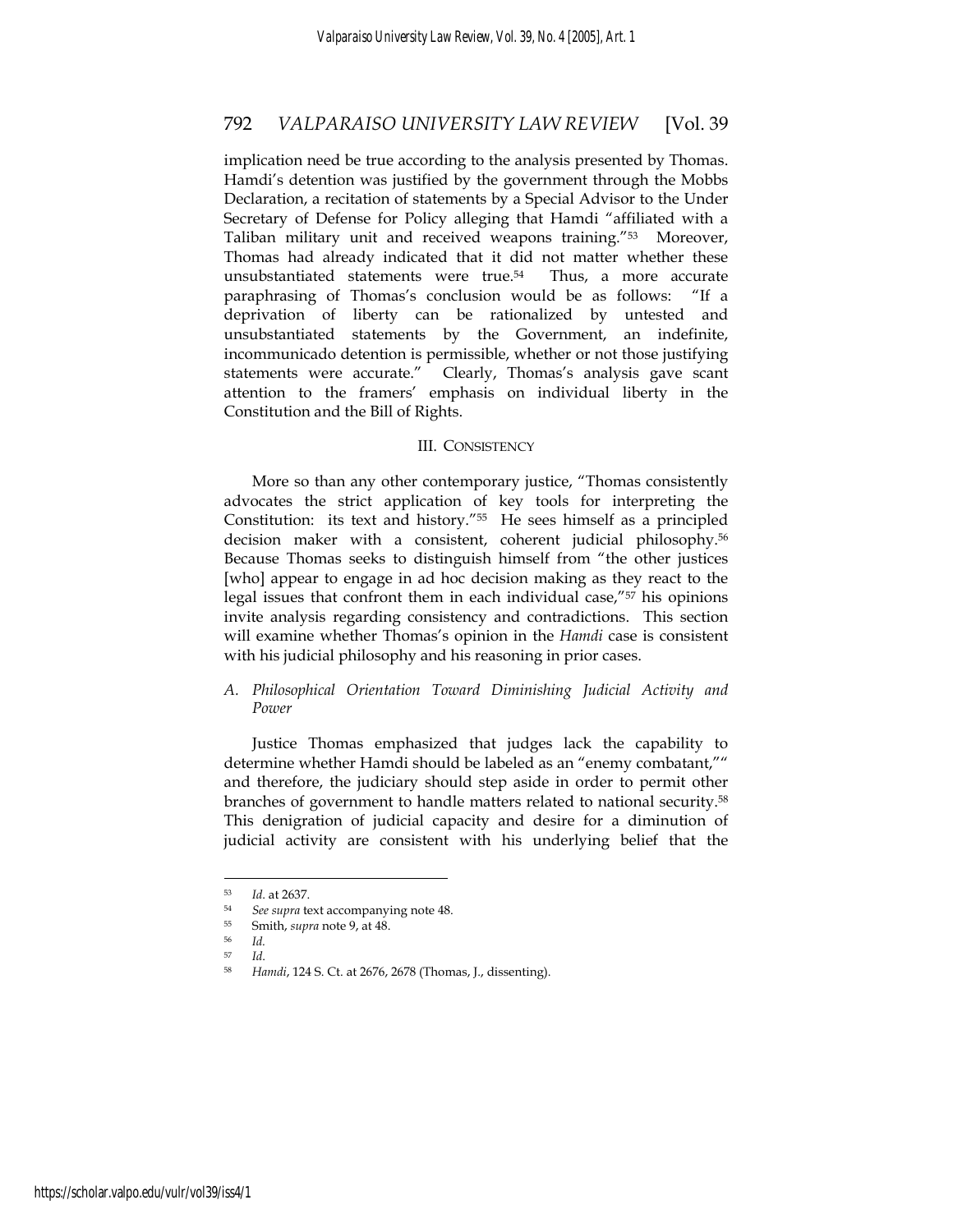judiciary "exercises excessive power," and thus "he "seeks to restore the democratic equilibrium that, in his view, the Constitution's Framers intended."59 Indeed, this philosophical orientation underlies his advocacy of originalism because he "believes that fidelity to text and history will keep judges faithful to the law and prevent them from imposing their personal values on society."60 Justice Thomas emphasized this theme in other decisions, including his implicit criticism of judges' excessive intrusion into public policy when he attacked a prisoners' rights opinion as "yet another manifestation of the pervasive view that the Federal Constitution must address all ills in our society."61

#### *B. Purported Adherence to Legal Principle Without Regard for Social Reality*

#### 1. Thomas and Social Reality

Because Thomas aspires to follow a principled judicial philosophy of constitutional interpretation by original intent, he has been described as "a voice for a formal, even rigid approach to constitutional interpretation, a rejection of the idea that modern influences might cast a new light on the intentions of the Framers."62 While other justices frequently indicate that the potential consequences of their decisions on people's lives can influence their analysis of issues,<sup>63</sup> Thomas insists that the Court is "bound by the text of the Constitution and by the intent of those who drafted and ratified it."64 With respect to constitutional rights, for example, Thomas says:

concurring).

<sup>59</sup> Smith, *supra* note 9, at 50.

<sup>60</sup> *Id*. 61 Hudson v. McMillian, 503 U.S. 1, 28 (1992) (Thomas, J., dissenting).

<sup>62</sup> David J. Garrow, *On Race, It's Thomas v. An Old Ideal*, N.Y. TIMES, July 2, 1995, at E1.

<sup>&</sup>lt;sup>63</sup> For example, with respect to the applicability of the Eighth Amendment's prohibition on cruel and unusual punishment to convicted offenders in prison, Thomas states flatly that the framers "simply did not conceive of the Eighth Amendment as protecting inmates from harsh treatment." *Hudson*, 505 U.S. at 19-20 (Thomas, J., dissenting). Therefore, he espouses the idea that the Eighth Amendment should not even be used to examine conditions of confinement. *Id.* (Thomas, J., dissenting). By contrast, other justices, such as Justice Stevens, emphasize looking at the social reality of prison conditions in order to determine whether they are "cruel and unusual" under the Eighth Amendment. For example, in examining conditions in isolation cells at an Arkansas prison, Justice Stevens focused on aspects of actual conditions: "It is equally plain, however, that the length of confinement cannot be ignored in deciding whether the confinement meets constitutional standards. A filthy, overcrowded cell and a diet of 'grue' might be tolerable for a few days and intolerably cruel for weeks and months." Hutto v. Finney, 437 U.S. 678, 686-87 (1978). 64 McIntyre v. Ohio Elections Comm'n, 514 U.S. 334, 370-71 (1995) (Thomas, J.,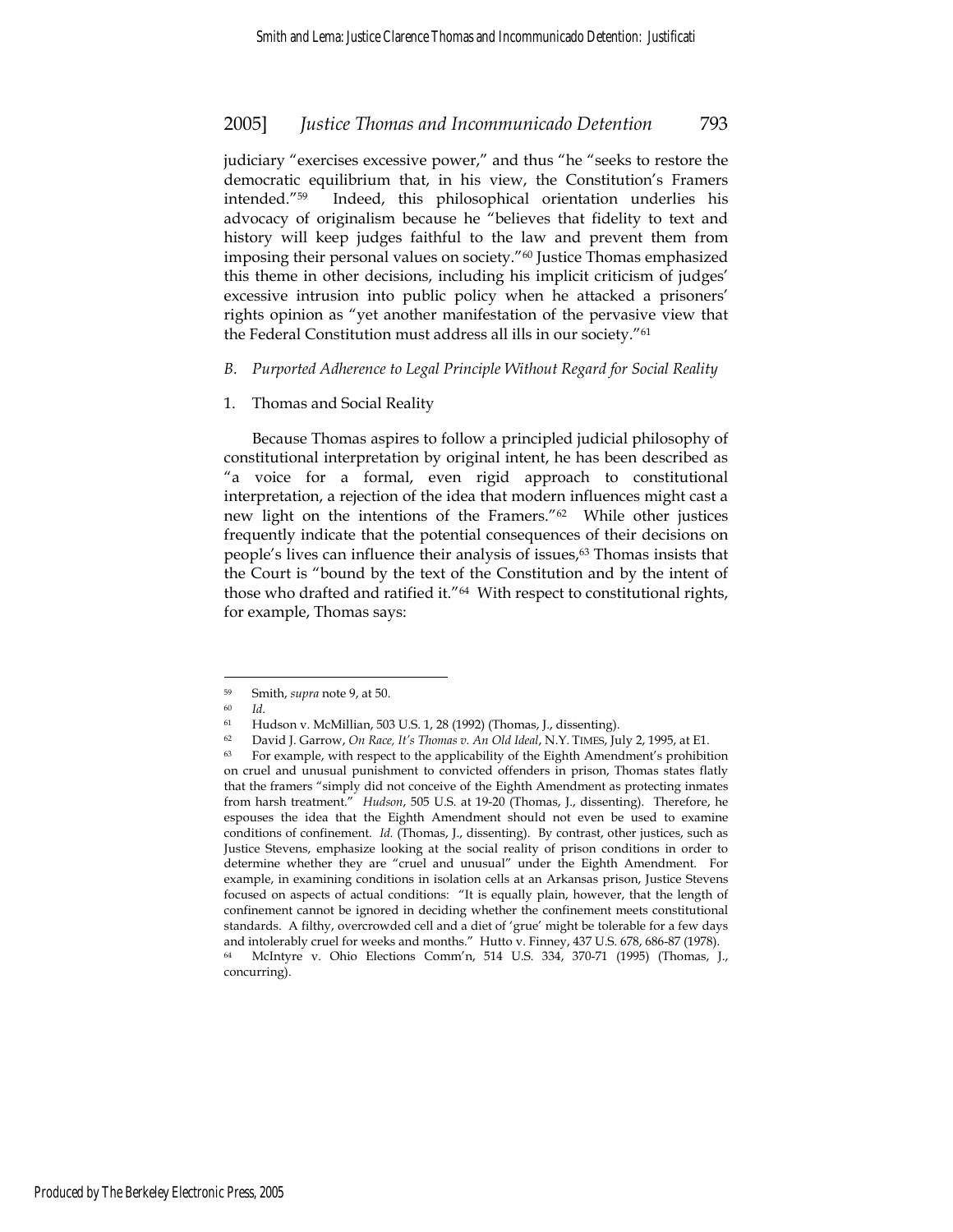It is a bedrock principle of judicial restraint that a right be lodged firmly in the text or tradition of a specific constitutional provision before we will recognize it as fundamental. Strict adherence to this approach is essential if we are to fulfill our constitutionally assigned role of giving full effect to the mandate of the Framers without infusing the constitutional fabric with our own political views.65

As one manifestation of his aspiration to create principled decisions based entirely on the words and original intent of the Constitution, Thomas castigates the use of social science evidence by judges in making decisions.66 Social science attempts to use scientific methods to describe and analyze social reality,<sup>67</sup> including counting and classifying observable objects and phenomena,<sup>68</sup> in order to gain "an empirically based understanding" $69$  of people and the world in which they live. According to Thomas, "[t]he lower courts should not be swayed by the easy answers of social science, nor should they accept the findings, and the assumptions, of sociology and psychology at the price of constitutional principle."70

The foregoing description of Thomas's aspirations for judicial decision making should not be perceived to mean that he never takes facts into account in making decisions. In supporting an individual's claim about a violation of the Eighth Amendment Excessive Fines Clause, the amount of money in question was apparently relevant to Thomas's decision since the framers did not give adequate guidance on the definition of the word "excessive."71 Indeed, Thomas sometimes attempts to influence decisions by putting forth his own conclusions

<sup>65</sup> Lewis v. Casey, 518 U.S. 343, 367 (1996) (Thomas, J., concurring).

For example, in considering an equal protection issue, Thomas wrote that "[t]he judiciary is fully competent to make independent determinations concerning the existence of state action without the unnecessary and misleading assistance of the social sciences." Missouri v. Jenkins, 515 U.S. 70, 121 (1995) (Thomas, J., concurring).

The collection of data in social science is based primarily on observation, experiments, and surveys. *See* STEVEN VAGO, LAW AND SOCIETY 292-305 (3d ed. 1991).<br><sup>68</sup> For example, the quantitative methods in social science can facilitate the collection of

data so that it is comprehensive, precise, efficient, and reliable. THOMAS R. HENSLEY ET AL., THE CHANGING SUPREME COURT: CONSTITUTIONAL RIGHTS AND LIBERTIES 866 (1997).

<sup>69</sup> RICHARD LEMPERT & JOSEPH SANDERS, AN INVITATION TO LAW AND SOCIAL SCIENCE 1 (1986).

<sup>70</sup> *Jenkins*, 515 U.S. at 122-23 (Thomas, J., concurring). 71 United States v. Bajakajian, 524 U.S. 321, 335 (1998) (involving a traveler at an international airport who forfeited \$357,000 in cash being carried in a suitcase for failing to file a form declaring the transportation of the cash out of the country).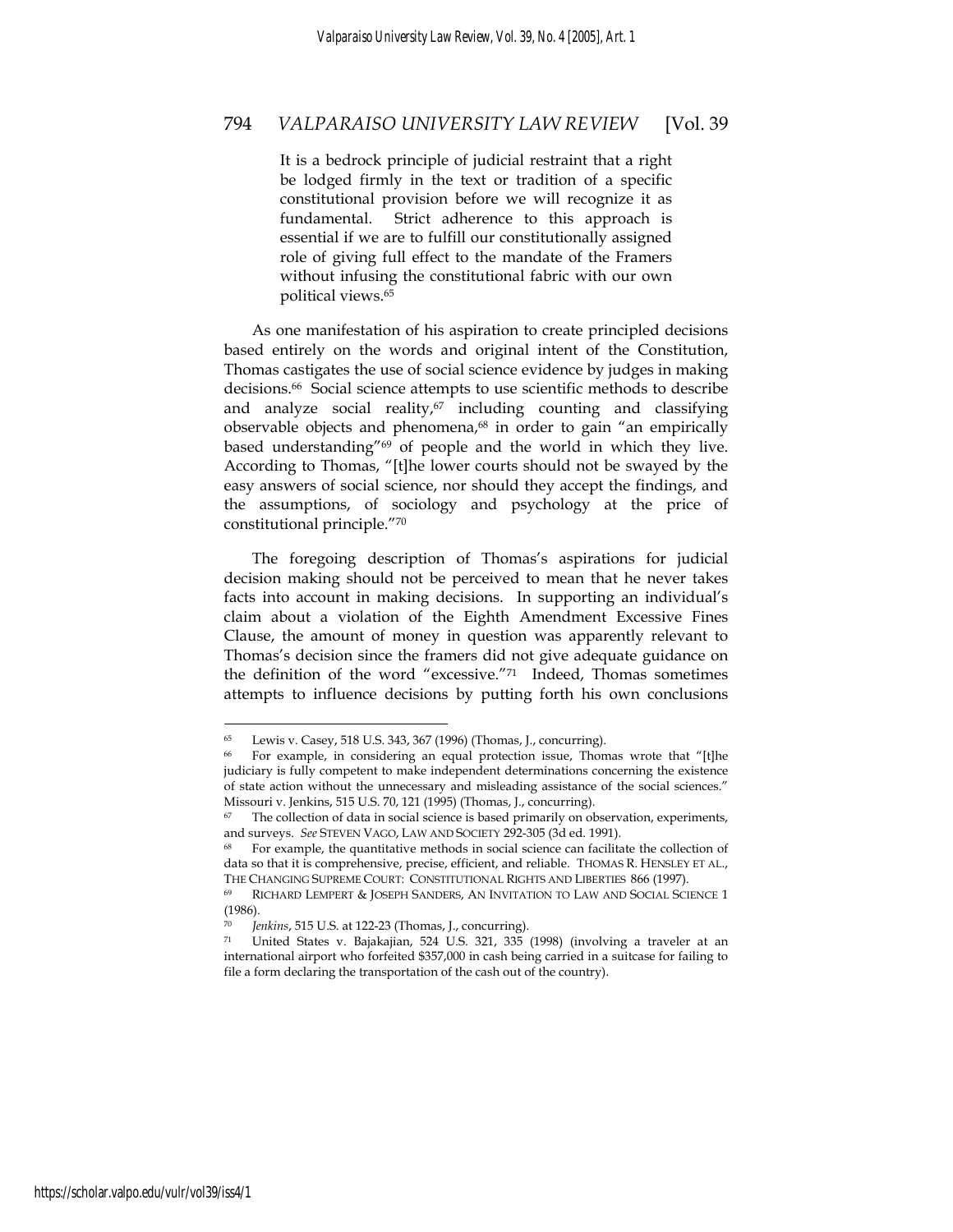about social reality, even though his conclusions may be either unsubstantiated by evidence<sup>72</sup> or demonstrably incorrect.<sup>73</sup> As indicated by these examples, Thomas is not completely consistent in rejecting considerations of social reality. However, because he emphasizes the principle of fealty to original intent, he often disregards the practical consequences of decisions, and therefore his refusal to acknowledge or consider the potential impact of his conclusions in the *Hamdi* case is consistent with his approach to judicial decision-making.

2. The Risk of Error in Choosing Individuals for Indefinite Detention

In the *Hamdi* case, Thomas' gave scant attention to any aspects of social reality that might raise concerns about practical risks to individuals from indefinite, incommunicado detention based on the government's discretionary decisions. Thomas purports to rely on facts in characterizing the government's actions as "detaining an enemy soldier" in order to "gather critical intelligence regarding the intentions and capabilities of our adversaries."74 Yet Thomas does not require the government to substantiate its claim that the individual is, in fact, an enemy soldier and, moreover, Thomas would permit indefinite detentions even when the government wrongly labeled an American as an enemy.75

After the government labeled detained individuals as "unlawful combatants" and began to send them from Afghanistan to Guantanamo Bay,<sup>76</sup> Secretary of Defense Donald Rumsfeld justified their

<sup>72</sup> Thomas has asserted, for example, without any supporting evidence that it can be "reasonably surmised, without direct evidence in any particular case, that all-white juries might judge black defendants unfairly." Georgia v. McCullom, 505 U.S. 42, 61 (1992) (Thomas, J., concurring).

With respect to the currently outlawed practice of mandatory death sentences for firstdegree murder and other crimes, Thomas has said, "One would think, however, that by eliminating explicit jury discretion and treating all defendants equally, a mandatory death penalty scheme was a perfectly reasonable legislative response to the concerns [about racial discrimination and arbitrariness] expressed in *Furman*." Graham v. Collins, 506 U.S. 461, 487 (1993) (referring to Furman v. Georgia, 408 U.S. 238 (1972)). Social science knowledge about judicial processes indicates, however, that mandatory sentences cannot eliminate racial discrimination because prosecutors still possess discretion to determine which defendants will be charged with capital crimes, juries possess discretion about whether to convict or, sometimes, find guilt for a lesser offense, and judges make discretionary decisions about evidentiary issues, jury selection, and other matters that can make similarly situated cases produce divergent results. Christopher E. Smith, *The Supreme Court and* 

*Ethnicity*, 69 OR. L. REV. 797, 830 (1990).<br><sup>74</sup> Hamdi v. Rumsfeld, 124 S. Ct. 2633, 2683 (2004) (Thomas, J., dissenting).

<sup>75</sup> *See supra* text accompanying notes 48-50. 76 CHRISTOPHER E. SMITH, CONSTITUTIONAL RIGHTS: MYTHS & REALITIES 197 (2004).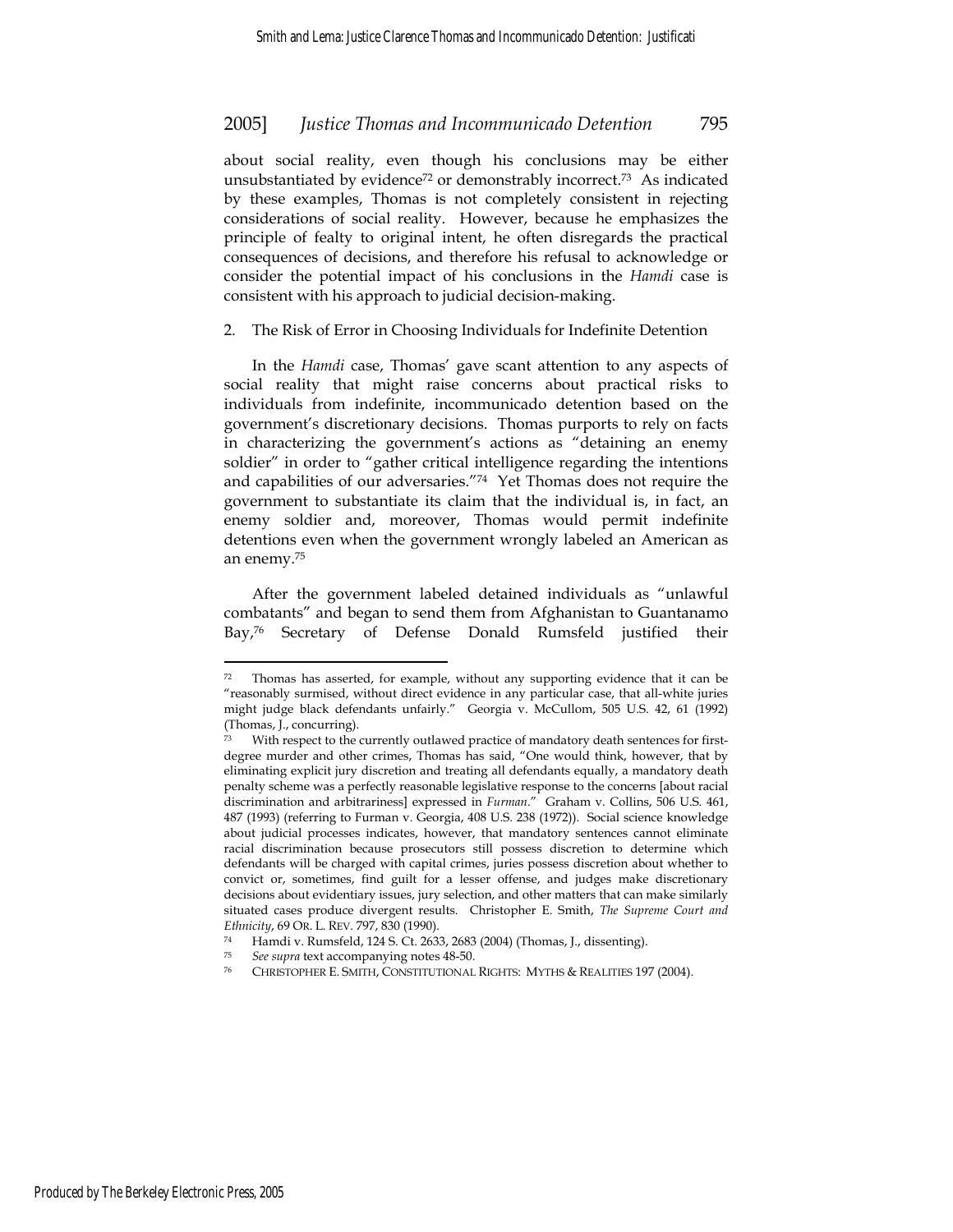incommunicado detentions by characterizing them as "people [who] were involved in an effort to kill thousands of Americans . . . . These are very tough, hard-core, well-trained terrorists."77 Brigadier General Michael Lehnert, the commander of the Guantanmo Bay prison, labeled the detainees as "the worst of the worst."78 Despite these drastic, categorical declarations reflecting the government's labeling and treatment of suspected terrorists, by the time that the Supreme Court decided the *Hamdi* case in 2004, the government had released at least 119 of these supposedly "hard-core, well-trained terrorists."79 It turned out that dozens of these individuals who were detained without rights for two years were not Taliban soldiers and had actually been kidnapped by warlords in Afghanistan who told Americans officials that these individuals were supporters of the Taliban or al Qaeda in order to collect bounty money from the U.S. government.<sup>80</sup> Despite this available information about the fallibility of the government's judgments concerning suspected terrorists, Thomas would grant the executive unlimited authority to undertake mistaken detentions without any possibility of judicial review and correction.

The hyperbolic nature of the government's statements about detainees became even clearer within months after the Supreme Court's *Hamdi* decision when the government released Hamdi and deported him to Saudi Arabia rather than participating in any judicial processes to justify his detention.<sup>81</sup> Hamdi's release conveyed the impression that the drastic characterizations about the need to hold him in incommunicado detention and the government's dogged determination to fight the case through every level of the federal court system had more to do with the desire to gain judicial endorsement of unfettered executive power than with any actual danger that Hamdi posed to the United States.

<sup>77</sup> U.S. Department of Defense News Transcript, *Secretary Rumsfeld Media Stakeout at NBC*, Jan. 20, 2002, *available at* www.dod.mil/transcripts/2002/t01222002\_t0120so.html.

<sup>78</sup> Esther Schrader, *Response to Terror; Base Awaits 'the Worst of the Worst*,*'* L.A. TIMES, Jan. 10, 2002, *available at* http://pqasb.pqarchiver.com/latimes/99034514.html.

<sup>79</sup> Int'l Information Programs, U.S. Department of State, *Defense Department Releases 26 More Detainees from Guantanamo*, Mar. 16, 2004, *available at* usinfo.state.gov/dhr/Archive/ 2004/Mar/17-436215.html.

<sup>80</sup> Nancy Gibbs & Viveca Novak, *Inside "'The Wire*,'" TIME, Dec. 8, 2003, *available at* http://www.time.com/time/archive/preview/0,10987,1006372,00.html.

<sup>81</sup> Jerry Markon, *Hamdi Returned to Saudi Arabia; U.S. Citizen's Detention as Enemy Combatant Sparked Fierce Debate*, THE WASHINGTON POST, Oct. 12, 2004, at A02.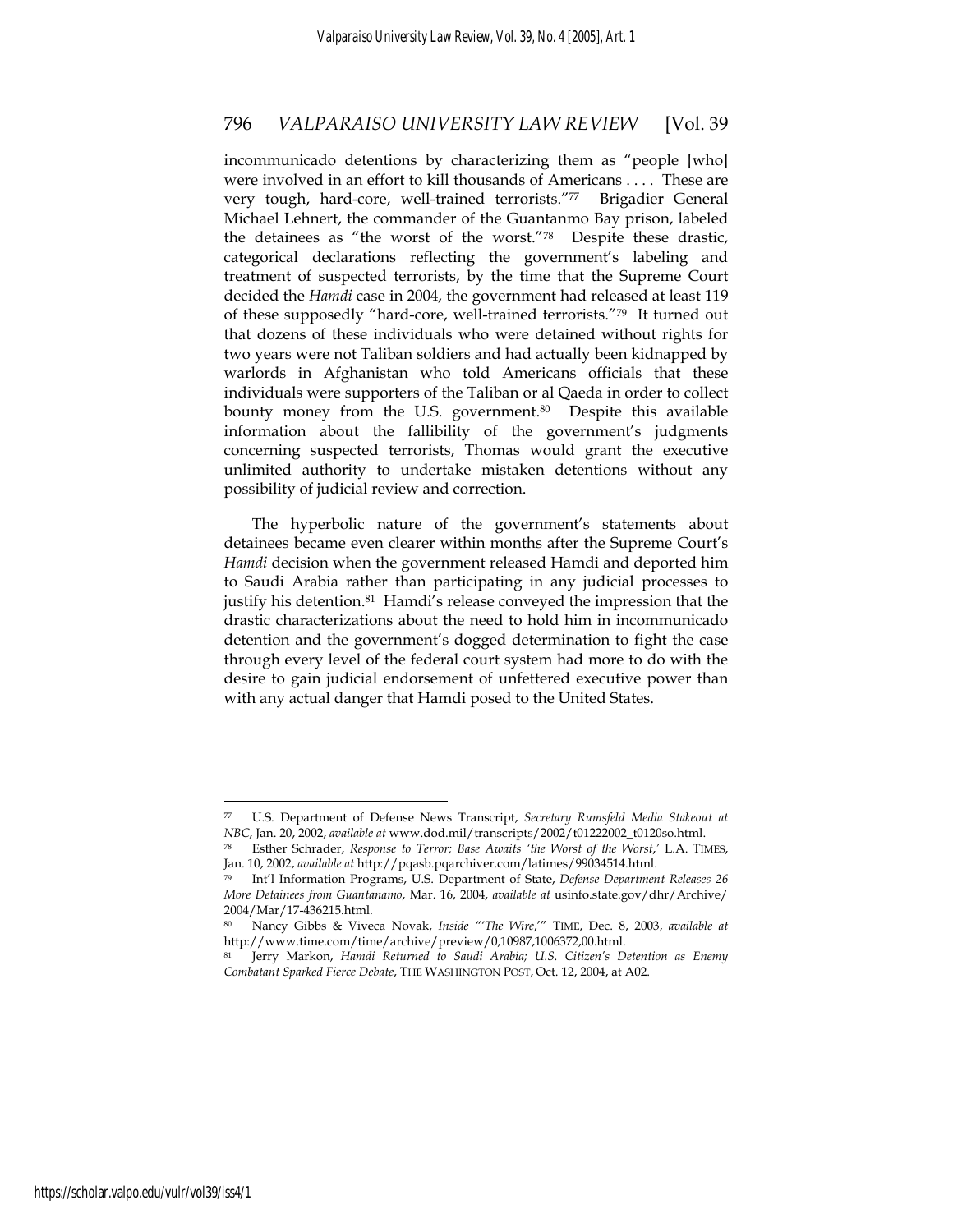#### 3. Incommunicado Detention and the Risk of Torture

The practical risks of unlimited executive authority were also illustrated by oral arguments in the *Hamdi* case and events that followed soon after it. Incommunicado detention is not merely a threat to individual liberty; it also raises risks that the government will employ torture or impose inhumane conditions of confinement.82 Indeed, the United States has been hiding nearly two dozen high-profile terrorism suspects from the International Committee of the Red Cross at undisclosed overseas locations, apparently so that no one can learn about the interrogation techniques and conditions of confinement being applied to these individuals who are believed to possess valuable information.83 During oral arguments, Paul D. Clement, the deputy solicitor general, responded to Justice Anthony Kennedy's question of whether the government could punish or shoot detainees since the government claims that these individuals are not entitled to any rights in part by saying, "We couldn't take somebody like Hamdi, for example, now that he's been removed from the battlefield and is completely poses no threat unless he's released, and use that kind of force on him."84 Justice Ruth Bader Ginsburg subsequently asked: "Suppose the executive says, '"Mild torture, we think, will help to get this information?'" It's not a soldier who does something against the code of military justice, but it's an executive command. Some systems do that to get information."85

In response to the query from Ginsburg, Clement said, "Well, our executive doesn't [use torture]," and he later added, "[T]he fact that executive discretion in a war situation can be abused is not a good and sufficient reason for judicial micromanagement and overseeing that authority  $\dots$  [Y] ou have to trust the executive to make the kind of quintessential judgments that are involved in things like that."86

<sup>82</sup> Indeed, evidence emerged that the United States employed torture techniques in attempting to gain information from some terrorism suspects, such as "waterboarding" subjects by thrusting them headfirst into water and holding them there so that they believe they will drown. Suzanne Goldenberg, *U.S. Forces Were Taught Torture Techniques*, THE GUARDIAN, May 14, 2004, *available at* http://www.guardian.co.uk/international/story/ 0,3604,1216438,00.html.

<sup>83</sup> Jon Manel, *U.S. Hides High-Profile Prisoners*, BBC NEWS, May 21, 2004, *available at* news.bbc.co.uk/go/pr/fr/-/2/hi/americas/3736157.stm.

<sup>84</sup> Linda Greenhouse, *The Supreme Court Asks: Who Will Guard the Guardians?*, N.Y. TIMES, May 9, 2004, § 4, at 7.

<sup>85</sup> *Id*. 86 *Id*.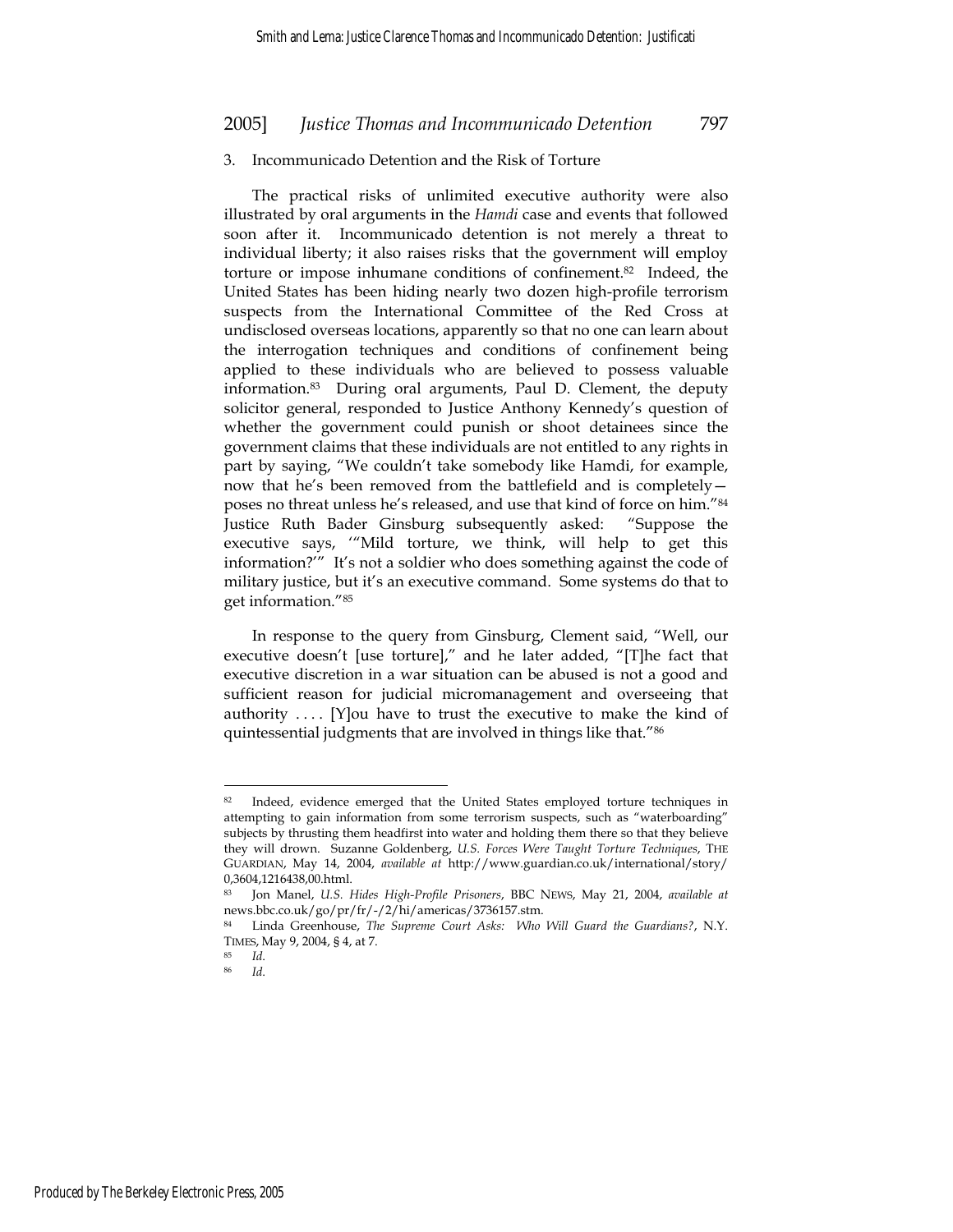A few hours after Clement denied that the government uses torture, the CBS program *60 Minutes II* broadcast footage of Iraqi detainees in Abu Ghraib prison being humiliated and abused by American military personnel.87 Stories and pictures about abuses at Abu Ghraib dominated television and newspaper stories in the weeks that followed and were undoubtedly seen by the justices at the Supreme Court.<sup>88</sup> In addition, as the justices drafted their opinions before issuing the *Hamdi* decision on June 28, 2004, news reports revealed that attorneys in the Justice Department's Office of Legal Counsel had sent the White House memos saying that the use of torture on suspected terrorists "may be justified" and that international laws against torture "may be unconstitutional."<sup>89</sup> The memos define interrogation methods as constituting torture only when they cause extreme harms, such the infliction of pain equivalent in intensity to "severe physical injury, such as organ failure, impairment of bodily function, or even death" or psychological harm that lasts for "months or even years."<sup>90</sup> This definition permits significantly more harsh and painful interrogation methods than those permitted under the definitions of torture in international law, such as the United Nations Convention Against Torture and Other Cruel or Inhuman or Degrading Treatment or Punishment.<sup>91</sup> News reports also revealed that the CIA had used these memos as the basis for approving more aggressive interrogation techniques by its agents.<sup>92</sup> In sum, at the same time that the lawyers representing the government before the Supreme Court denied that the executive branch would participate in the torture of detainees, other lawyers advising the president were endorsing just such actions, and these endorsements apparently contributed to the use of torturous interrogation techniques that violate international law.93

<sup>87</sup> Warren Richey, *When Do News Reports Influence Those in Black Robes?*, CHRISTIAN SCI. MONITOR (Jul. 7, 2004), *available at* www.csmonitor.com/2004/0707/p02s02-usju.html. 88 *Id*. 89 Mike Allen & Dana Priest, *Memo on Torture Draws Focus to Bush*, WASH. POST, Jun. 9,

<sup>2004,</sup> at A03.

<sup>90</sup> *Id*.

<sup>91</sup> *See* Association for the Prevention of Torture Paper, *Compilation Under International Law: Definition of Torture*, May 11, 2001, *available at* www.apt.ch/un/definition.shtml ("'[T]orture' means any act by which severe pain or suffering, whether physical or mental, is intentionally inflicted on a person for such purposes as obtaining from him or a third person information or a confession.").

<sup>92</sup> Allen & Priest, *supra* note 89, at A03. 93 *See, e.g., The Torture Memos Series: Editorials*, ST. PETERSBURG TIMES, Jun. 13, 2004, at 2P, *available at* http://pqasb.pqarchiver.com/sptimes/650526751.html ("But an everexpanding body of evidence shows that the president, vice president, defense secretary and attorney general sought ways to defend the use of abusive tactics on the part of American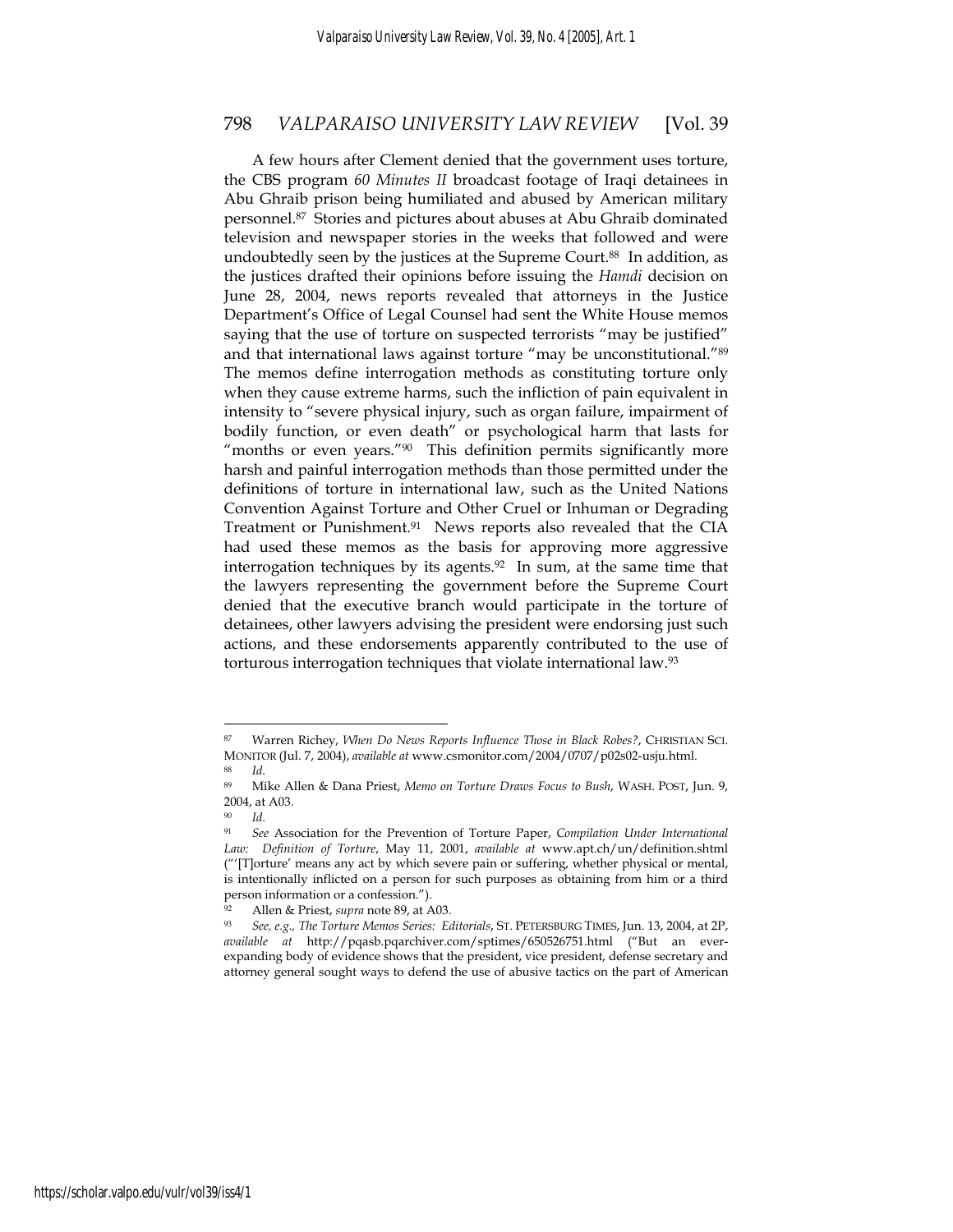Observers speculated that the availability of information about American complicity in torture and its stark refutation of the government's claims that it could be trusted to treat detainees in a proper and humane fashion might affect the justices' assessment of Hamdi's case and the attendant risks of indefinite incommunicado detention.94 After all of the news reports on torture during the Court's deliberation period, "in the end, only one justice, Clarence Thomas, fully embraced the administration's 'trust us' argument."95 Justice Thomas's position in the *Hamdi* case provides further evidence of his desire to exclude any consideration of the practical consequences of judicial decisions on actual human beings, no matter how torturous those consequences may be.

#### 4. The Infinite Duration of the "War" on Terrorism

Justice Thomas also implies the potential existence of a practical limitation on the executive power endorsed by his opinion through characterizing the power as existing "in the war context."96 However, this qualifying phrase provides no realistic limitation on the extent and duration of executive power, as noted by one commentator:

> The war on terrorism is being waged against a hidden enemy who is not going to surrender in a ceremony aboard the USS Missouri. There is indeed no way to foresee how or when this war will end. The fear of terrorism may well go on for the rest of our lives.<sup>97</sup>

Moreover, Thomas also indicates that he would take a broad, deferential view of the circumstances that justify detentions, and he would not tie the president's power to the continuation of active military actions:

> [T]he plurality relies primarily on Article 118 of the Geneva Convention (III) Relative to the Treatment of Prisoners of War ... for the proposition that "[i]t is a clearly established principle of the law of war that detention may last no longer than active hostilities." It

military personnel and intelligence agents that violate international law and American tradition.").

<sup>94</sup> *See* Richey, *supra* note 87. 95 *Id*. 96 Hamdi v. Rumsfeld, 124 S. Ct. 2633, 2684 (2004) (Thomas, J., dissenting).

<sup>97</sup> Anthony Lewis, *Security and Liberty: Preserving the Values of Freedom*, *in* THE WAR ON OUR FREEDOMS 50-51 (Richard C. Leone & Greg Anrig, Jr., eds., 2003).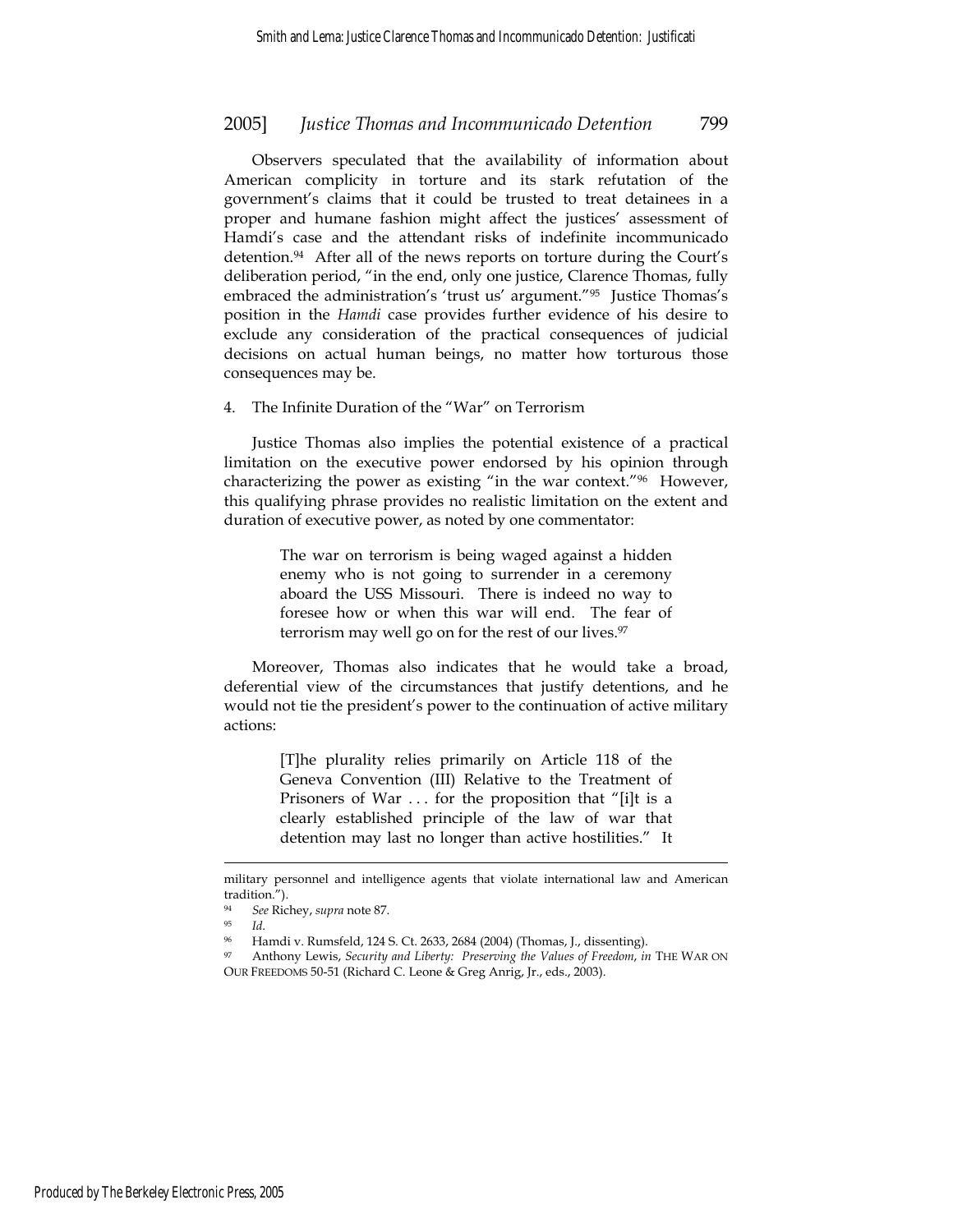then appears to limit the President's authority to detain by requiring that the record establis[h] that United States troops are still involved in active combat in Afghanistan because, in that case, detention would be "part of the exercise of 'necessary and appropriate force.'" But I do not believe that we may diminish the Federal Government's war powers by reference to a treaty . . . . [W]e are bound by the political branches' determination that the United States is at war . . . . And, in any case, the power to detain does not end with the cessation of formal hostilities.98

Thus, in Thomas's view, the duration of the extensive powers of the president during wartime, including the power to detain American citizens without any access to the courts, is defined by Congress and the president, regardless of practical circumstances concerning the existence of active combat or other military operations.

5. Unfettered Wartime Authority and the Lessons of History

Although Thomas presents himself as relying on history in his approach to constitutional interpretation,99 his *Hamdi* opinion evinces little recognition of the realities of American history. The United States has repeatedly experienced wartime episodes in which the government asserted the authority to override the liberty and rights of individuals in the name of national security.<sup>100</sup> However, retrospective analyses of

Hamdi, 124 S. Ct. at 2679 (Thomas, J., dissenting) (citations omitted).

<sup>99</sup> Smith, *supra* note 9, at 48. 100 *See* Geoffrey R. Stone, *Justices Who Won't "'Run with the Wolves*,*"'* L.A. TIMES, Nov. 15, 2004, at B9.

In time of war, Americans have too often responded to fear and anxiety by harshly restricting constitutional liberties.

At the end of the [eighteenth] century, for example, when the nation faced the threat of war with France, the government enacted the Sedition Act of 1798, which effectively made it a crime for any person to criticize the president, Congress or government of the United States.

During the Civil War, President Lincoln repeatedly suspended the writ of habeas corpus, allowing as many as 38,000 individuals to be seized and imprisoned by military authorities without any recourse to judicial review.

During World War I, the government enacted the Espionage Act of 1917 and the Sedition Act of 1918 to quell antiwar dissent. More than 2,000 opponents of the war were prosecuted.

In World War II, the United States interned nearly 120,000 people of Japanese descent, 90,000 of whom were American citizens,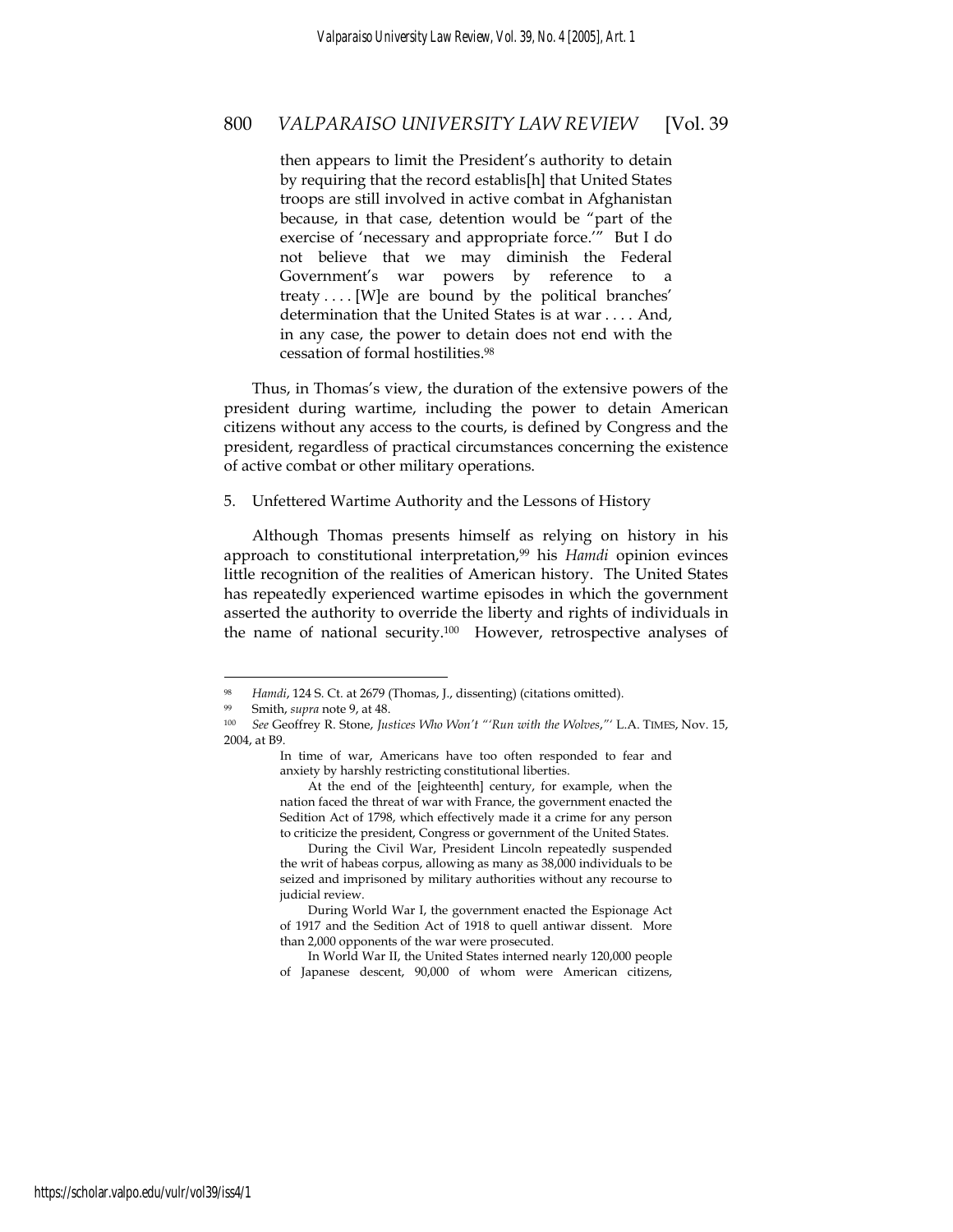governmental actions against Japanese-Americans during World War II, the Cold War period of McCarthyism, or other "wars" consistently lead to the following conclusion: "[T]he history of civil liberties in times of emergency suggests that governments seldom react to crises carefully and judiciously. They acquiesce to the most alarmist proponents of repression."101 Justice Thomas rejects considerations of social reality in favor of judicial decision making based on legal principles,102 but his approach simultaneously blinds him to the practical implications of history and the potential impact of his principles on the lives of his fellow Americans.

Justice Thomas's lack of consideration for the practical risks and problems of his *Hamdi* opinion is consistent with his espoused approach to constitutional interpretation that focuses on purported constitutional principles rather than social reality. However, the nature of the risks and problems attendant to this view, such as erroneous detentions, torture, and perpetual unfettered executive authority in a "war" without end, highlight the potential for significant adverse consequences for many people if the Court had followed Thomas's formalistic approach.

#### *C. Disregard for the Treatment and Fates of Individuals Held in Custody*

As indicated by the previous discussion of risks of erroneous detentions and torture,103 Thomas's opinion in *Hamdi* showed little concern for the fates and treatment of individuals detained by executive fiat. His opinions in cases concerning convicted criminal offenders

*Id.*

 $\overline{a}$ 

See supra text accompanying notes 48-50 and 75-81.

removing them from their homes and relocating them in crude concentration camps.

During the Cold War, the U.S., fearful of Soviet espionage and sabotage, fell into a mindless witch hunt implemented through brutal legislative investigations, pervasive blacklists and criminal prosecutions.

During the Vietnam War, the government aggressively infiltrated antiwar organizations to disrupt and neutralize the antiwar movement. The FBI compiled files on more than half a million Americans purely because of their opposition to the nation's policy in Vietnam.

<sup>101</sup> Alan Brinkley, *A Familiar Story: Lessons from Past Assaults on Freedoms*, *in* THE WAR ON OUR FREEDOMS 45 (Richard C. Leone & Greg Anrig, Jr. eds., 2003).

<sup>102</sup> For example, Thomas has criticized courts' utilizing social science research concerning the detrimental impacts of racial segregation because he believes judicial decisions should rest entirely on legal principles. *See* Missouri v. Jenkins, 515 U.S. 70, 114 (1995) (Thomas, J., concurring) ("This approach not only relies upon questionable social science research rather than constitutional principle . . . .").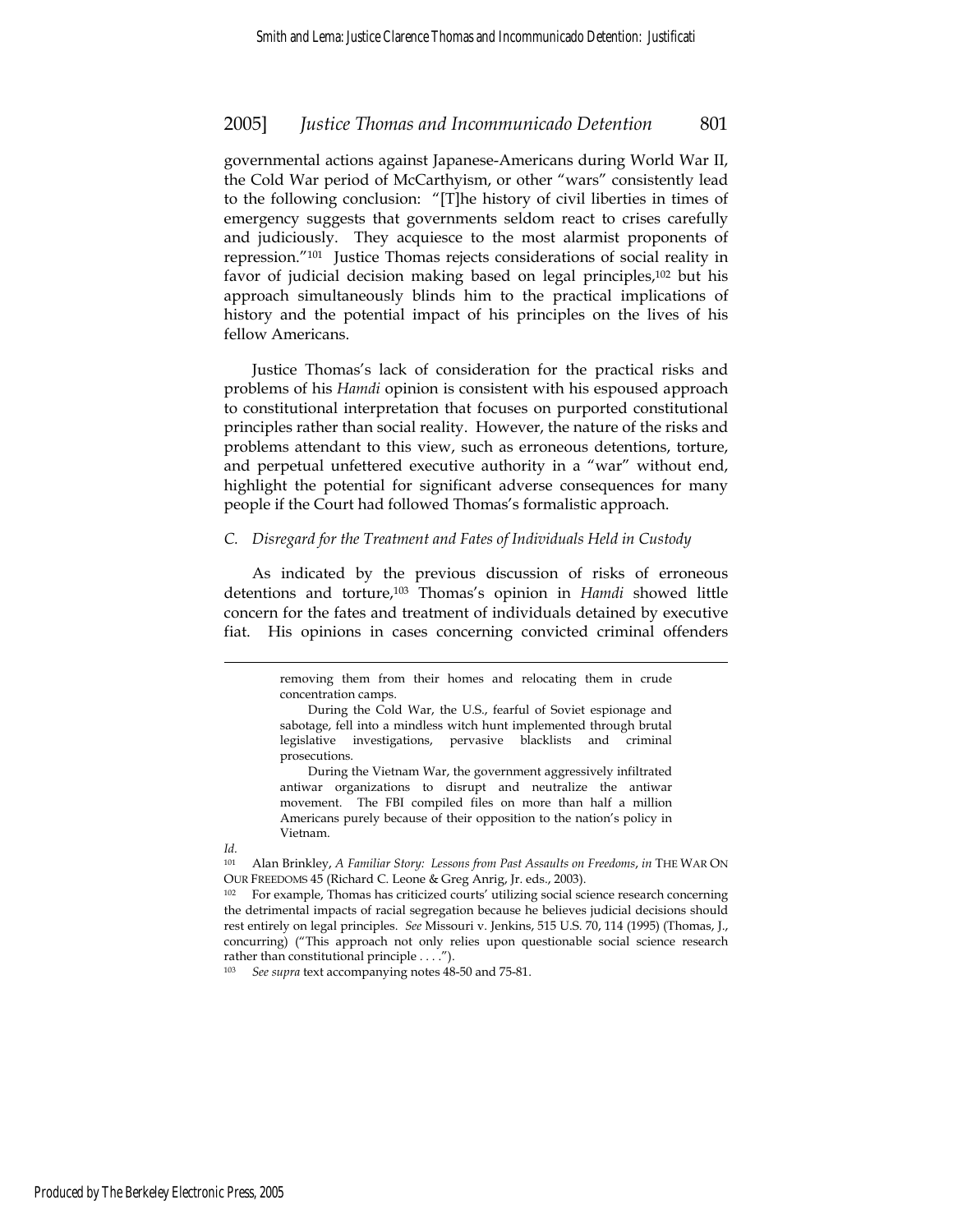demonstrate a parallel absence of concern for individuals incarcerated in the American criminal justice system.104 In applying his original intent philosophy to the Eighth Amendment, Thomas says that the framers "simply did not conceive of the Eighth Amendment as protecting inmates from harsh treatment."105 Thomas reiterated the point in writing:

> At a minimum, I believe that the original meaning of "punishment," the silence in the historical record, and the 185 years of uniform precedent shift the burden of persuasion to those who would apply the Eighth Amendment to prison conditions. In my view, that burden has not yet been discharged.106

Thus Thomas and Scalia have been the lone dissenters in cases in which the other justices, including their usual philosophical ally Chief Justice William Rehnquist, found in favor of prisoners' Eighth Amendment claims.107 Indeed, Thomas argues, by implication, that prisoners should not even be granted a limited constitutional entitlement to medical care in prison when he says that he "seriously doubts"108 that the precedent establishing prisoners' limited right was decided

For example, two of the Court's other conservative justices, Justices O'Connor and Kennedy, joined the majority's opinion in *Hope v. Pelzer* by declaring that Alabama corrections officials lost any claim to qualified immunity when their conduct constituted an obvious violation of the Eighth Amendment's Cruel and Unusual Punishments Clause by chaining a prisoner to a hitching post in the prison yard. 536 U.S. 730, 731-32 (2002). According to the facts recounted by the Court:

The guards made him take off his shirt, and he remained shirtless all day while the sun burned his skin. He remained attached to the post for approximately seven hours. During the 7-hour period, he was given water only once or twice and was given no bathroom breaks. At one point, a guard taunted Hope about his thirst. According to Hope's affidavit: "[The guard] first gave water to some dogs, then brought the water cooler closer to me, removed its lid, and kicked the cooler over, spilling the water onto the ground."

*Id.* at 734-35. In his dissenting opinion arguing for qualified immunity to block a civil rights lawsuit by the prisoner, Thomas said, "[T]he Eighth Amendment violation in this case is far from 'obvious.'" *Id.* at 751 (Thomas, J., dissenting).

Hudson v. McMillian, 503 U.S. 1, 19-20 (1993) (Thomas, J., dissenting).

<sup>106</sup> Helling v. McKinney, 509 U.S. 25, 40 (1993) (Thomas, J., dissenting).

<sup>107</sup> *See, e.g., Hudson*, 503 U.S. at 4 (prisoner beaten by corrections officers permitted to sue for Eighth Amendment violation despite the lack of a serious injury); *Helling*, 509 U.S. at 35 (non-smoking prisoner placed in a small cell with a chain-smoking cellmate permitted to raise claim about potential health threat from environmental exposure to tobacco smoke). 108 *Helling*, 509 U.S. at 37 (Thomas, J., dissenting).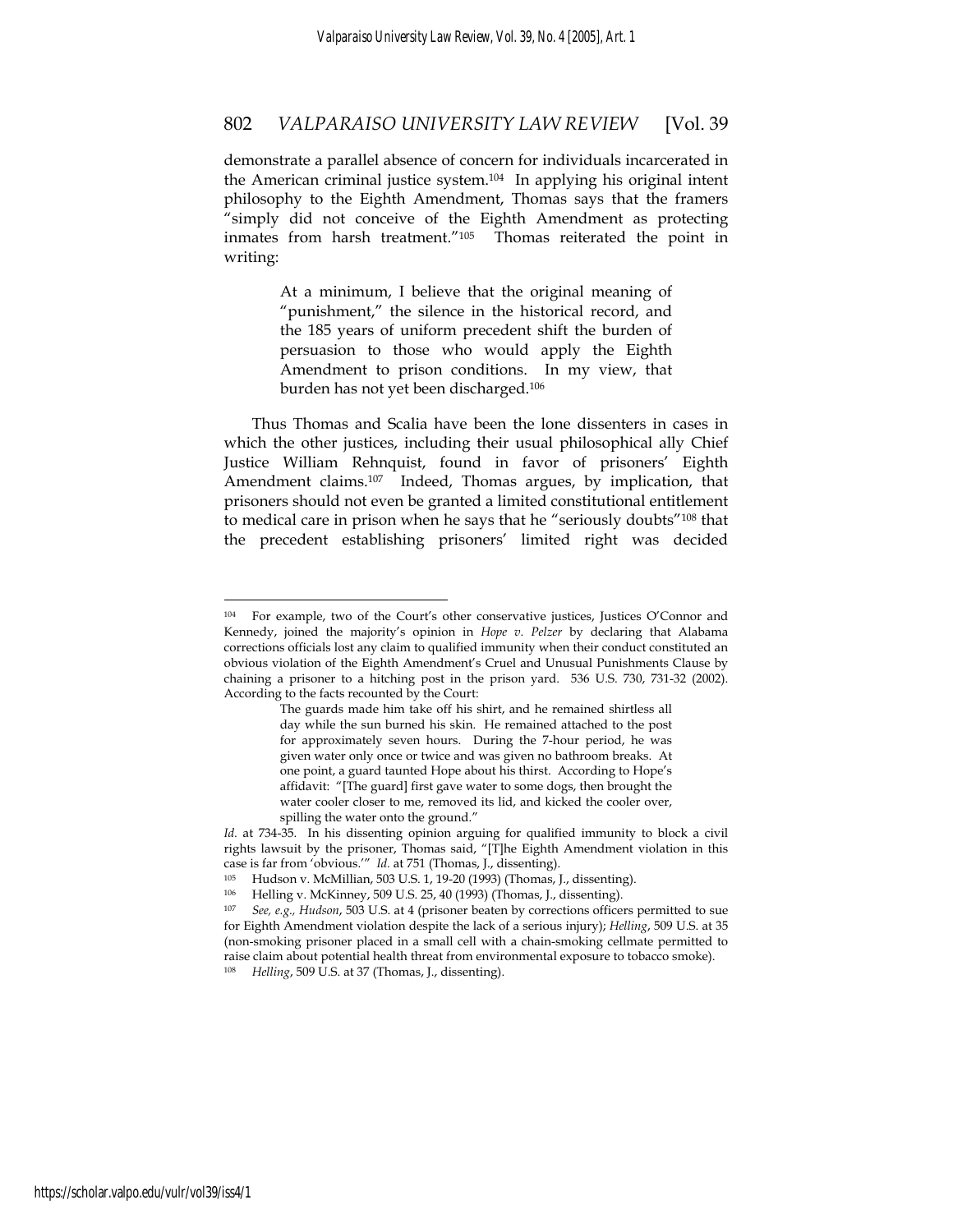correctly.109 Thomas's position with respect to medical care is problematic with respect to human consequences because "for prisoners, who, by virtue of their incarceration, could not obtain such services for themselves, . . . the deprivation of medical care can inflict pain and, in worst-case situations, lead to 'physical torture or a lingering death.'"<sup>110</sup>

Consistent with his view that Hamdi was not entitled to have access to the courts, Thomas is among the justices who has sought to limit access to habeas corpus for convicted offenders in American prisons. In a case raising the issue of federal judges' obligation to defer to state court findings rather than conduct *de novo* reviews in habeas corpus cases,<sup>111</sup> Thomas wrote the plurality opinion that was interpreted by scholars to "conclud[e] that the Chief Justice and Justices Thomas and Scalia would now adopt a deference rule for all the issues in habeas corpus cases."112 Even more revealing of Thomas's desire to limit effective judicial review of prisoners' cases was his opinion in *McFarland v. Scott*.113 Prior Supreme Court decisions emphasized that prisoners must file all of their claims in a single habeas petition and they cannot file successive petitions based on the discovery of new claims.114 Under a federal statute, capital defendants are entitled to legal representation in any "post conviction proceeding."115 The majority of justices in *McFarland* said that such defendants can request counsel under the statute prior to filing their habeas petition in order to have professional assistance in preparing their one permitted petition containing constitutional claims.116 By contrast, Thomas's dissenting opinion asserted that the Court was obligated to follow a literal interpretation of the statute, which, according to Thomas, Scalia, and Rehnquist, would require the prisoner to prepare and file the habeas petition on his own first, and request representation by counsel later.117 Many prisoners suffer from

<sup>&</sup>lt;sup>109</sup> Prisoners' limited entitlement to medical care is merely a right to not have prison officials be "deliberately indifferent" to "serious medical needs." Estelle v. Gamble, 429 U.S. 97, 106 (1976). This right does not constitute an entitlement to good, prompt, or complete medical care. *See* CHRISTOPHER E. SMITH, LAW AND CONTEMPORARY CORRECTIONS 64-71, 208-214.

<sup>110</sup> SMITH, *supra* note 109, at 210.<br>
<sup>111</sup> Wright v. West, 505 U.S. 277 (1992).<br>
<sup>112</sup> I arry W. Yackle *The Habeas Haginso* 

<sup>112</sup> Larry W. Yackle, *The Habeas Hagioscope*, 66 S. CAL. <sup>L</sup> REV. 2331, 2394 (1993). 113 512 U.S. 849, 864-73 (1994) (Thomas, J., dissenting).

<sup>114</sup> *See*, *e.g.*, McCleskey v. Zant, 499 U.S. 467 (1991).

<sup>115 21</sup> U.S.C. § 848(q)(4)(B) (2000).<br>116 McFarland 512 U.S. at 858

<sup>&</sup>lt;sup>116</sup> *McFarland*, 512 U.S. at 858.<br><sup>117</sup> *Id.* at 866 (Thomas, J., dissenting) ("In short, the terms of § 848(q)(4)(B) indicate that Congress intended that legal assistance be made available under the provision only after a habeas proceeding has been commenced by the filing of an application for habeas relief.").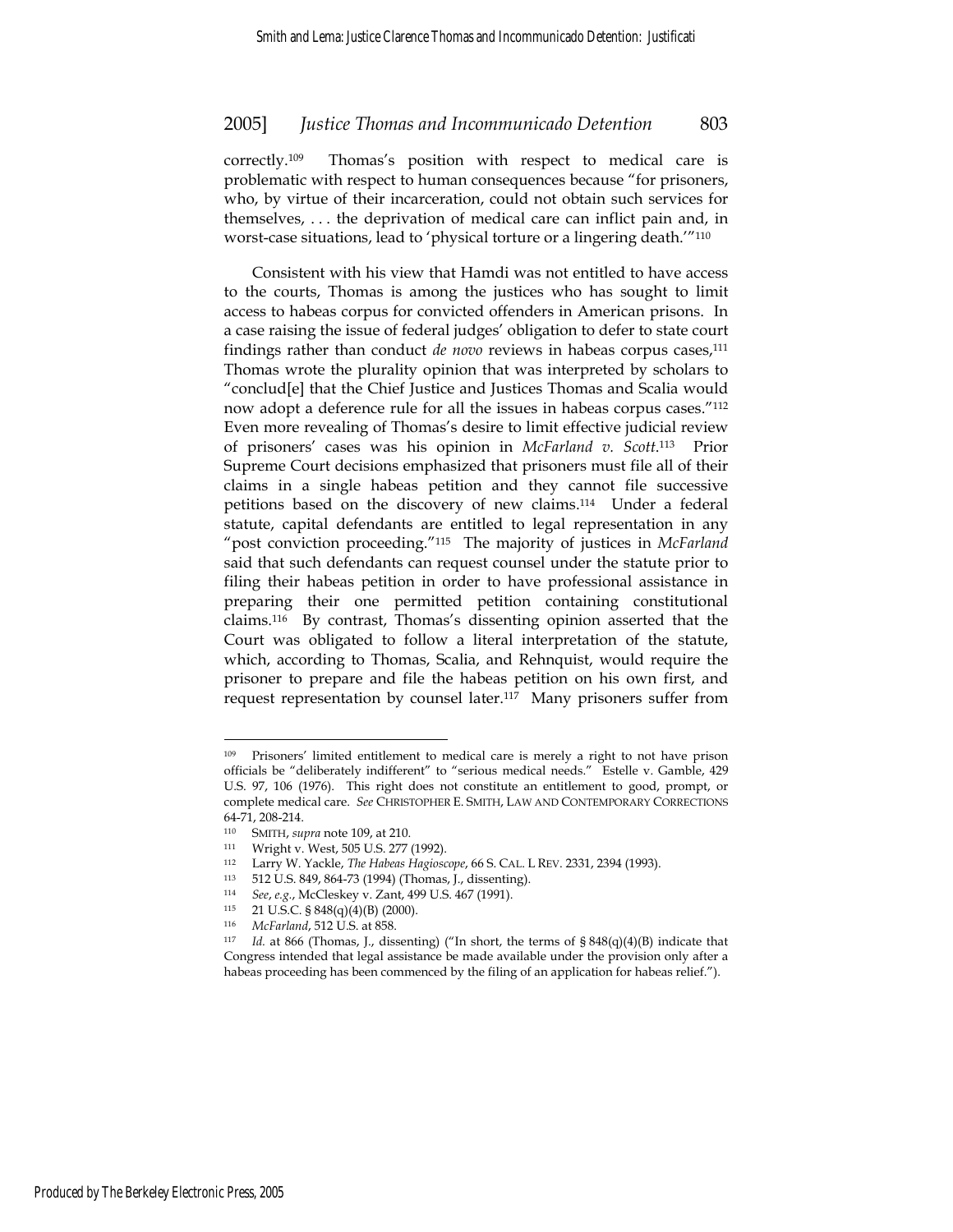educational deficiencies, problems of literacy, and mental illnesses, and almost no prisoners have formal training in law.118 Thomas would effectively require that inadequate, doomed pro se petitions be filed before the provision of counsel, thereby assuring that potentially valid claims would be lost due to the rule against successive petitions. In capital cases, the loss of valid constitutional claims could obviously have the most severe possible impact on the life of the incarcerated individual.

#### IV. CONTRADICTIONS

Because Thomas aspires to make principled decisions by using the strict application of the Constitution's text and history,<sup>119</sup> he would appear to be better positioned to demonstrate consistency in his decision making than would "the other justices [who] appear to engage in ad hoc decision making."120 Although many aspects of his *Hamdi* opinion are consistent with his other decisions, as indicated by the previous discussion, Thomas is not always completely consistent.121 Moreover, his *Hamdi* opinion includes elements that appear to clearly contradict his espoused philosophy and approach to decision-making.

#### *A. Liberty in the Constitution*

Thomas effectively rejects the larger principles underlying the Constitution concerning limited governmental power and the protection of individual liberty. As described by Stephen Schulhofer,

> The central premise of government under law is that executive officials, no matter how well intentioned, cannot be allowed unreviewable power imprison a citizen .... However much we respect the good intentions of the current attorney general and secretary of defense, such disregard for traditional checks and

 $\overline{a}$ 118

For example, in Florida's prisons, more than fifty percent of the inmates were found to read at or below the sixth grade level .... Furthermore, in several states, there are significant proportions of inmates who are not fluent in English . . . . A prisoner who has college level reading ability would still not be able to utilize a law library effectively without extensive training and experience in legal research and procedure.

Christopher E. Smith, *Examining the Boundaries of* Bounds*: Prison Law Libraries and Access to the Courts*, 30 HOW. L. J. 27, 34-35 (1987). 119 Smith, *supra* note 9, at 48.

<sup>120</sup> *Id*. 121 *See supra* notes 71-73 and accompanying text.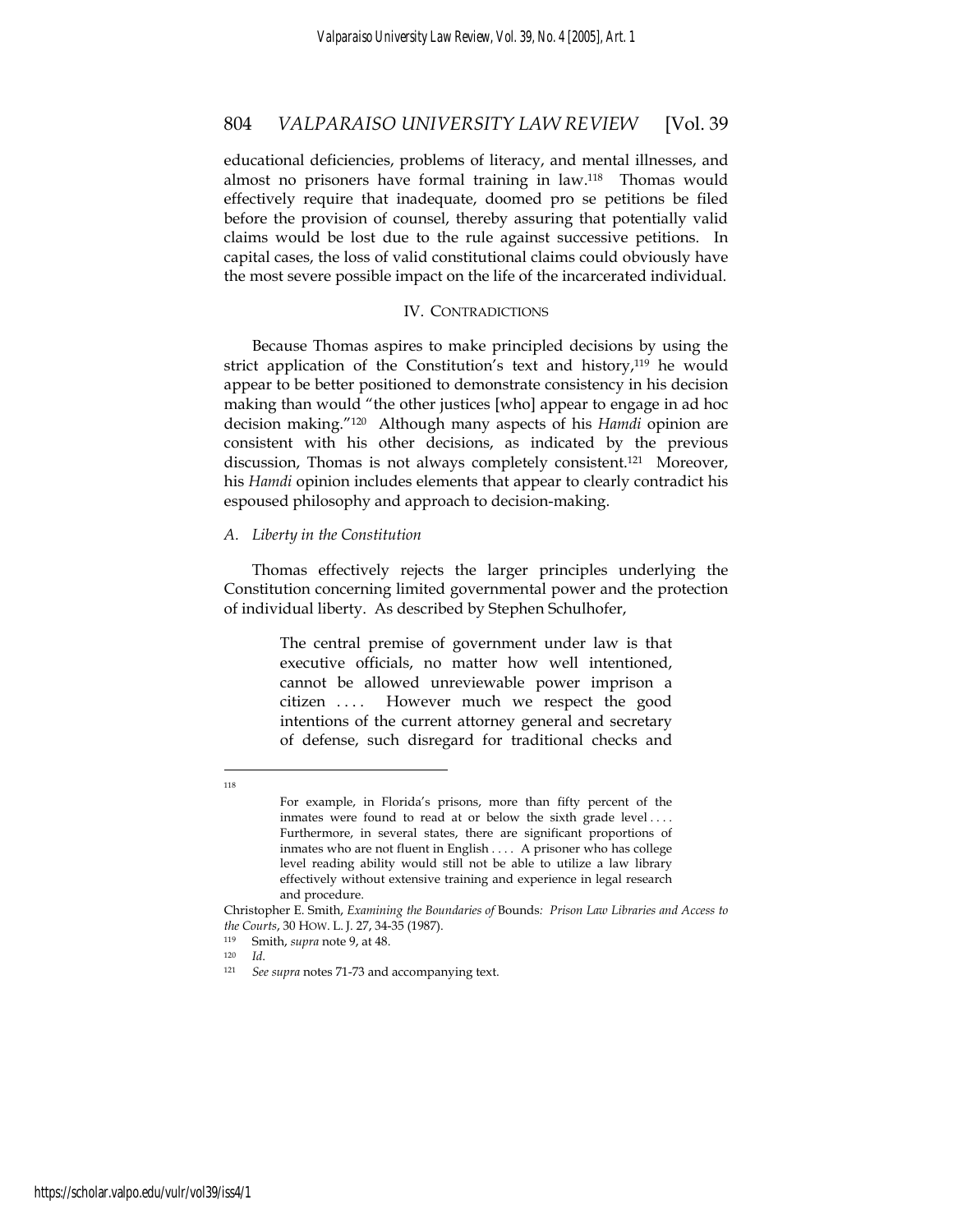balances is a recipe for bad mistakes and serious abuses of power.122

Schulhofer characterizes limited government and individual rights, the concepts that are effectively rejected by Thomas's opinion, as the "bedrock constitutional principles."123

Individual liberty stands out as a central value of the framers. This value did not merely inspire Patrick Henry's famous declaration "give me liberty, or give me death."124 It also sparked the initiation of the Revolutionary War125 and found expression in the country's founding documents, including the Declaration of Independence's prominent inclusion of liberty among people's "inherent and unalienable rights."126 In the words of legal historian Kermit Hall, "[t]he framers of the Constitution in 1787 worried incessantly about protecting liberty from encroaching governmental power . . . . "127 The founders of the United States were significantly influenced by the writings of various philosophers, such as John Locke, who "saw government—any government—as by nature hostile to liberty, and argued therefore that it should survive only on the tolerance of those whom it governed."<sup>128</sup> Moreover, the founders, viewing themselves and their values as products of English history, saw their efforts as the continuation and preservation of a "tradition of liberty [that] stretched back to at least 1215, when the English barons had forced King John to sign the Magna Cara or Greater Charter."129

The Preamble to the U.S. Constitution states the objective of "secur[ing] the Blessings of Liberty for ourselves and our Posterity" as a primary goal of the new governing system.130 Liberty is given special emphasis and importance in the Preamble because "it is only with

<sup>122</sup> Stephen J. Schulhofer, *No Checks, No Balances: Discarding Bedrock Constitutional Principles*, *in* THE WAR ON OUR FREEDOMS 98 (Richard C. Leone & Greg Anrig, Jr. eds. 2003). 123 *See* Schulhofer, *supra* note 122, at 74.

<sup>124</sup> Patrick Henry, *Give Me Liberty or Give Me Death* (Mar. 23, 1775), *available at* www.law.ou.edu/hist/henry.html.

<sup>125</sup> *See, e.g.*, JANDA ET AL.*, supra* note 42, at 60. ("The taxation [without representation] issue became secondary [to the American colonists]; more important was the conflict between British demands for order and American demands for liberty.").

<sup>&</sup>lt;sup>126</sup> THOMAS JEFFERSON, THOMAS JEFFERSON ON DEMOCRACY 13 (Saul K. Padover ed., 1939).<br><sup>127</sup> Kermit L. Hall, *Framing the Bill of Rights, in BY AND FOR THE PEOPLE: CONSTITUTIONAL* 127 Kermit L. Hall, *Framing the Bill of Rights*, *in* BY AND FOR THE PEOPLE: CONSTITUTIONAL

RIGHTS IN AMERICAN HISTORY 17 (Kermit L. Hall ed., 1991).<br><sup>128</sup> MELVIN UROFSKY, A MARCH OF LIBERTY: A CONSTITUTIONAL HISTORY OF THE UNITED STATES 43 (1988).

<sup>129</sup> Hall, *supra* note 127, at 14. 130 U.S. CONST. pmbl.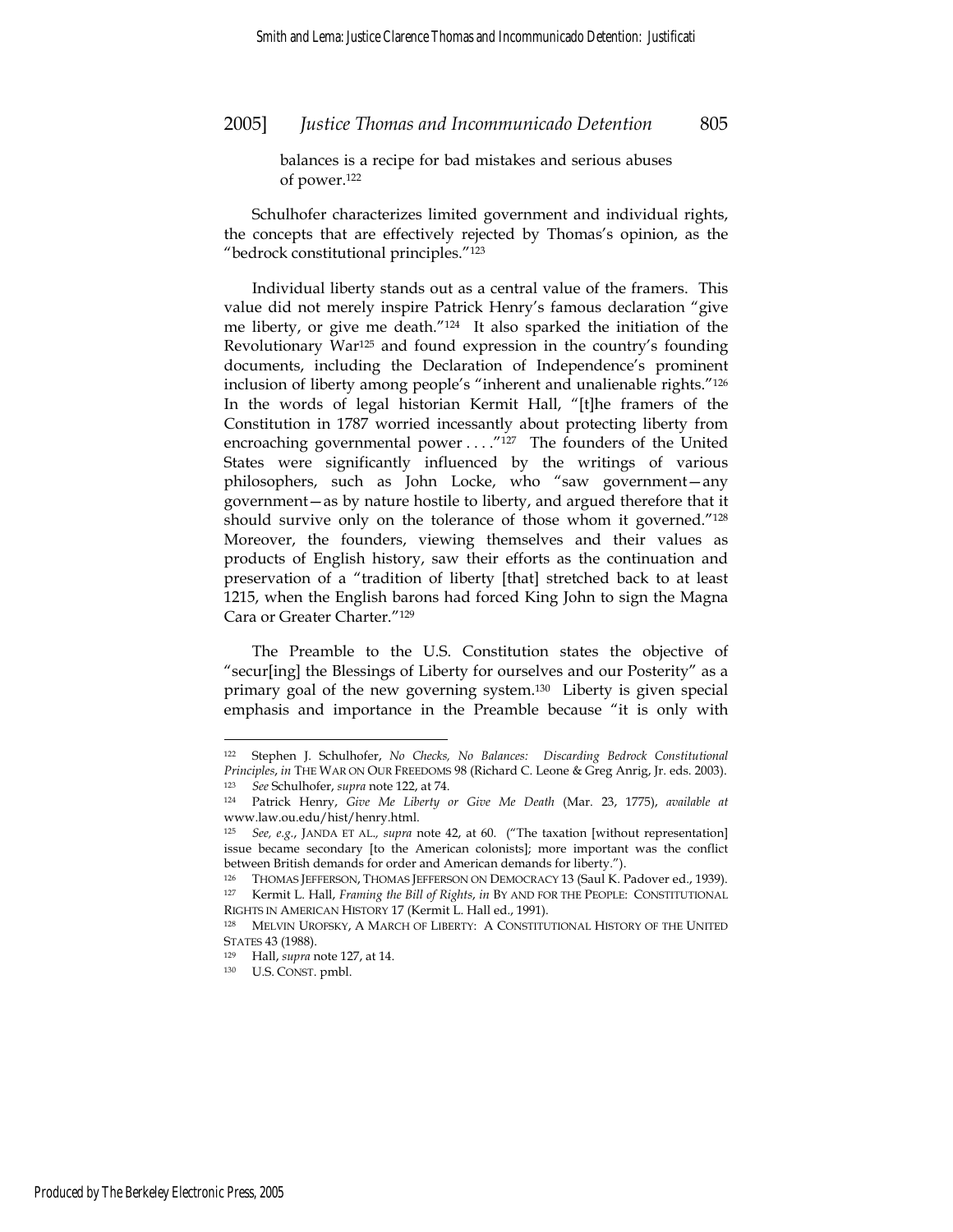respect to liberty that a concern is explicitly indicated for 'our Posterity' as well as for 'ourselves.'"131 Thus, liberty appears to be such an important value to the framers that "it seems to be something that people can believe they have a duty to preserve not only for themselves but also for those who follow them."132

Elsewhere in the original Constitution, the framers devoted scant discussion to protections for individuals.<sup>133</sup> Despite the presence of very few references to individuals' rights, the Constitution states specifically that "[t]he Privilege of the Writ of Habeas Corpus shall not be suspended, unless when in Cases of Rebellion or Invasion the public Safety may require it."134 This emphasis reflects a clear desire to protect individuals' liberty by preventing arbitrary, incommunicado detentions and making access to the courts available to detainees.135 Scholars have described habeas corpus as "the Great Writ of Liberty—the means by which English courts could enforce the 'law of the land' against governmental power."136 Despite expressing opposition to the creation of a Bill of Rights, Alexander Hamilton emphasized that habeas corpus, along with the prohibitions on *ex post facto* laws and titles of nobility, "are perhaps greater securities to liberty and republicanism" than any other specific rights in state constitutions.137 Although the framers' initial inclination was to adopt Alexander Hamilton's view that the Constitution did not need a written Bill of Rights,138 they were sufficiently concerned about the liberty interests at stake in the government's power to detain individuals that they placed the Habeas Suspension Clause in Article I of the Constitution to emphasize the

<sup>131</sup> GEORGE ANASTAPLO, THE CONSTITUTION OF 1787: A COMMENTARY 15 (1989).

<sup>132</sup> *Id*.<br><sup>133</sup> The Bill of Rights was later added to the original Constitution because of critics' concerns about the absence of specifically articulated protections for individuals in the nation's foundational document. HENSLEY ET AL.*, supra* note 68, at 95. 134 U.S. CONST. art. I, § 9, cl. 2.

<sup>135</sup> As described by Malcolm Feeley and Edward Rubin, "Habeas corpus, a venerable English writ, had evolved during the seventeenth century into a means by which courts could review the legality of a prisoner's confinement and order release in appropriate circumstances." MALCOLM M. FEELEY & EDWARD L. RUBIN, JUDICIAL POLICY MAKING AND THE MODERN STATE 31 (1998).

<sup>&</sup>lt;sup>136</sup> Yackle, *supra* note 112, at 2337.<br><sup>137</sup> THE FEDERALIST NO. 84, at 435 (Alexander Hamilton) (Garry Wills ed., 1982).<br><sup>138</sup> See id. at 437 ("I go further, and affirm that bills of rights, in the sense and in the exten

in which they are contended for, are not only unnecessary in the proposed constitution, but would even be dangerous.").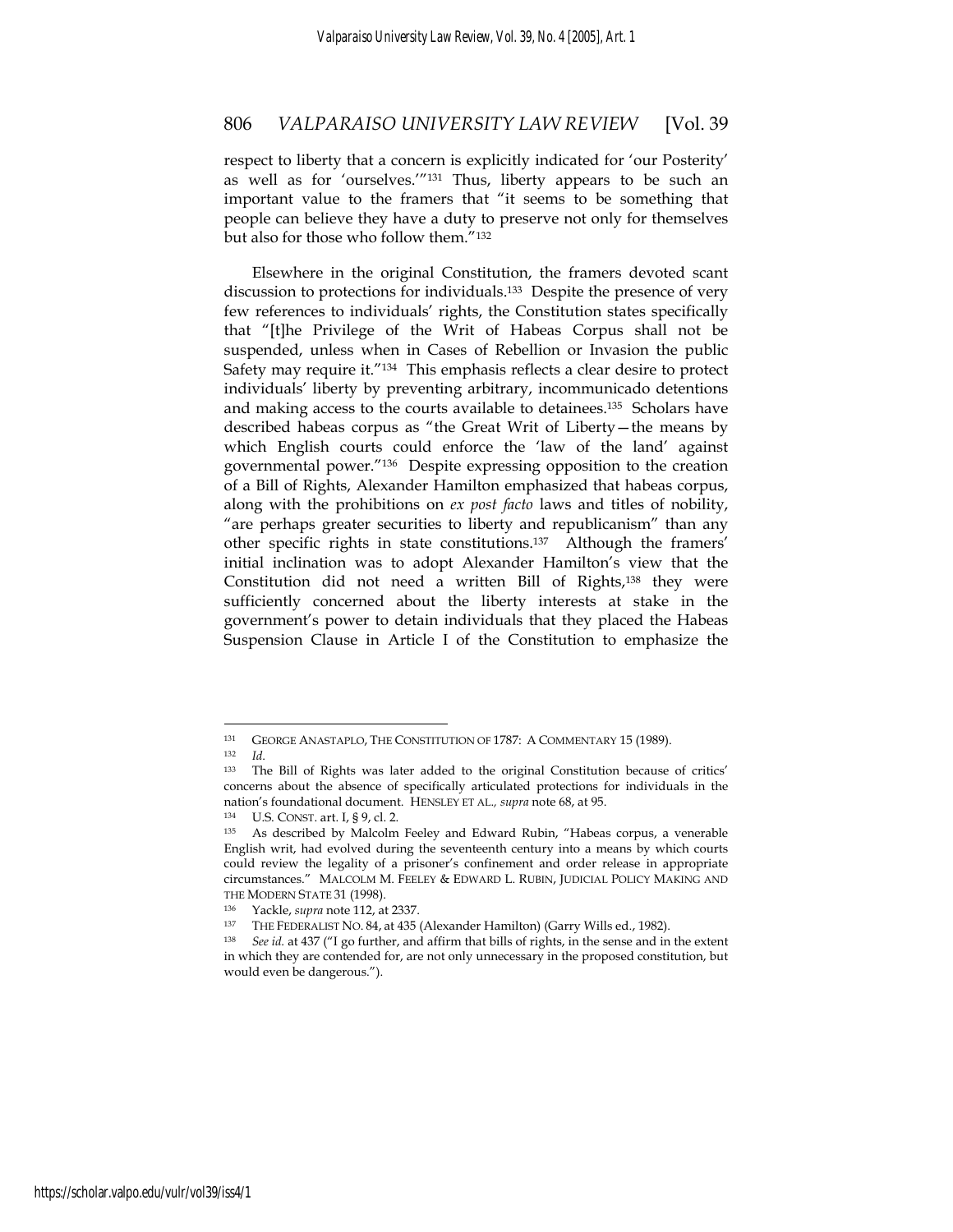existence of a protection against detentions undertaken on arbitrary or otherwise inappropriate bases.139

The first amendments added to the Constitution as the Bill of Rights "concretely articulated the Constitution's aim of securing personal liberty."140 Within these amendments, there are many examples of specific legal protections established to protect aspects of liberty. For example, the Fifth Amendment seeks to protect against compelled selfincrimination141 and against deprivations of life, liberty, or property imposed by the federal government without due process of law.142 The Sixth Amendment rights concerning criminal prosecutions impose various procedural requirements, including rights to trial, confrontation, and counsel, as a means to prevent arbitrary and unfair deprivations of liberty for people facing the prospect of punishment.<sup>143</sup>

In light of this evidence of the importance of liberty as a preeminent value for the framers of the Constitution, one might expect Justice Thomas, the foremost advocate of fealty to the framers' intentions, to be one of liberty's greatest defenders in light of his outspoken advocacy of constitutional interpretation by original intent. In fact, however, Thomas's opinion completely overrides the framers' emphasis on individual liberty by treating executive authority and claims of national security threats as the preeminent and nearly exclusive priorities.

#### *B.* Hamdi *, the Constitution, and the Framers' Intent*

Thomas's opinion in *Hamdi* looked for evidence of original intent and also cited the text of the Constitution. However, the nature and strength of that evidence cast doubt on whether it genuinely supports Thomas's absolutist endorsement of executive authority.

The textual aspect of the Constitution cited by Thomas<sup>144</sup> is Article II's designation of the president as "the Commander in Chief of the

<sup>&</sup>lt;sup>139</sup> *See* U.S. CONST. art. I, § 9, cl. 2.<br><sup>140</sup> ROGERS M. SMITH, CIVIL IDEALS: CONFLICTING VISIONS OF CITIZENSHIP IN U.S. HISTORY 135 (1997).

<sup>141</sup> U.S. CONST. amend. V (stating that none "shall be compelled in any criminal case to be a witness against himself . . . .").

<sup>&</sup>lt;sup>142</sup> *Id.* The Due Process Clause of the Fourteenth Amendment applies against the states, but the Due Process Clause of the Fifth Amendment applies only against the federal government. BERNARD SCHWARTZ, A HISTORY OF THE SUPREME COURT 301 (1993).

<sup>143</sup> U.S. CONST. amend. VI. 144 Hamdi v. Rumsfeld, 124 S. Ct. 2533, 2675 (2004) (Thomas, J., dissenting).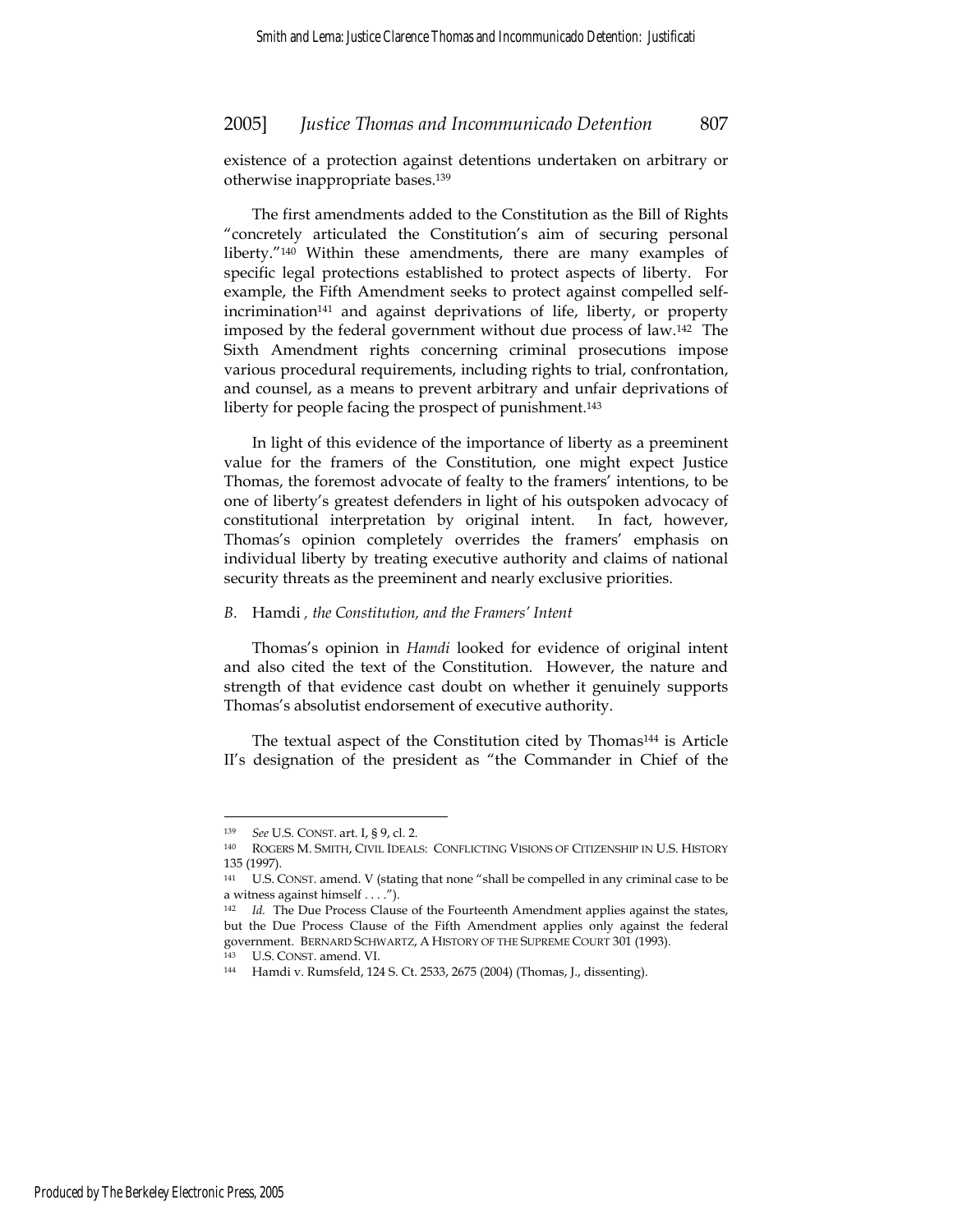Army and Navy."145 This phrase, by itself, does not clearly convey an intention to grant to the president the authority to hold American citizens in indefinite, incommunicado detention on U.S. soil, so Thomas explained his reliance on the phrase through Supreme Court precedents concerning presidential power.146 Thomas brought forth language from prior opinions that speak about broad presidential power in time of war and perceived national security risks, such as Justice Robert Jackson's 1940's era comment that "[i]t would be intolerable that courts, without the relevant information, should review and perhaps nullify actions of the Executive taken on information properly held secret."147 Such reliance on precedent is awkward for Thomas because he repeatedly emphasizes that constitutional interpretation should rely on the text and the framers' intent;148 this approach frequently leads Thomas to reject precedents and, in effect, advocate radical changes or wholesale reversals of established doctrines.149 Moreover, the author of a Thomas biography project, with which the justice cooperated, quotes Justice Scalia, who frequently joins Thomas's opinions, as saying that Thomas "doesn't believe in *stare decisis*, period. If a constitutional line of authority is wrong, [Thomas] would say, let's get it right."150 Meanwhile, Scalia says of himself, "I wouldn't do that."151 Thus, there is a question about whether Thomas's efforts to use case precedent to support the limited textual reference available in the Constitution is actually consistent with his judicial philosophy and his usual method of interpretation.

 $\overline{a}$ 

<sup>151</sup> *Id*.

<sup>145</sup> U.S. CONST. art. II, § 2. 146 *See Hamdi*, 124 S. Ct. at 2676-77 (Thomas, J., dissenting) (quoting *Prize Cases*, 67 U.S. 635 (1862); Dames & Moore v. Regan, 453 U.S. 654, 678 (1981) and citing United States v. Curtiss-Wright Export Corp., 299 U.S. 304, 320 (1936)).

<sup>147</sup> Chi. & S. Air Lines Inc. v. Waterman S.S. Corp., 333 U.S. 103, 111 (1948).

<sup>148</sup> *See supra* text accompanying notes 8-10.

<sup>149</sup> For example, Thomas endorses tossing aside seven decades of Commerce Clause jurisprudence in order to return to the late nineteenth century's limitations on congressional power. CHRISTOPHER E. SMITH & JOYCE A. BAUGH, THE REAL CLARENCE THOMAS: CONFIRMATION VERACITY MEETS PERFORMANCE REALITY 155-56 (2000). Justice Thomas also asserts the novel idea that there would be no Establishment Clause violation if a state established an official religion. *See* Elk Grove Unified Sch. Dist. v. Newdow, 124 S. Ct. 2301, 2327-33 (2004) (Thomas, J., concurring in judgment). This assertion flies in the face of the Court's precedents going back for more than four decades. *See* HENSLEY ET AL., *supra* note 68, at 130-91. Justice Thomas appears eager to reverse instantly a number of established precedents concerning such issues as affirmative action, Grutter v. Bollinger, 539 U.S. 306, 349-78 (2003) (Thomas, J., concurring in part and dissenting in part), prison conditions, Helling v. McKinney, 509 U.S. 25, 37-42 (1993) (Thomas, J., dissenting), and abortion, Stenberg v. Carhart, 530 U.S. 914, 980-1020 (2000) (Thomas, J., dissenting).

<sup>150</sup> Cliff Sloan, *Radical Justice*, NEWSWEEK (Dec. 10, 2004), *available at* http://www.msnbc. msn.com/id/6672836/site/newsweek/.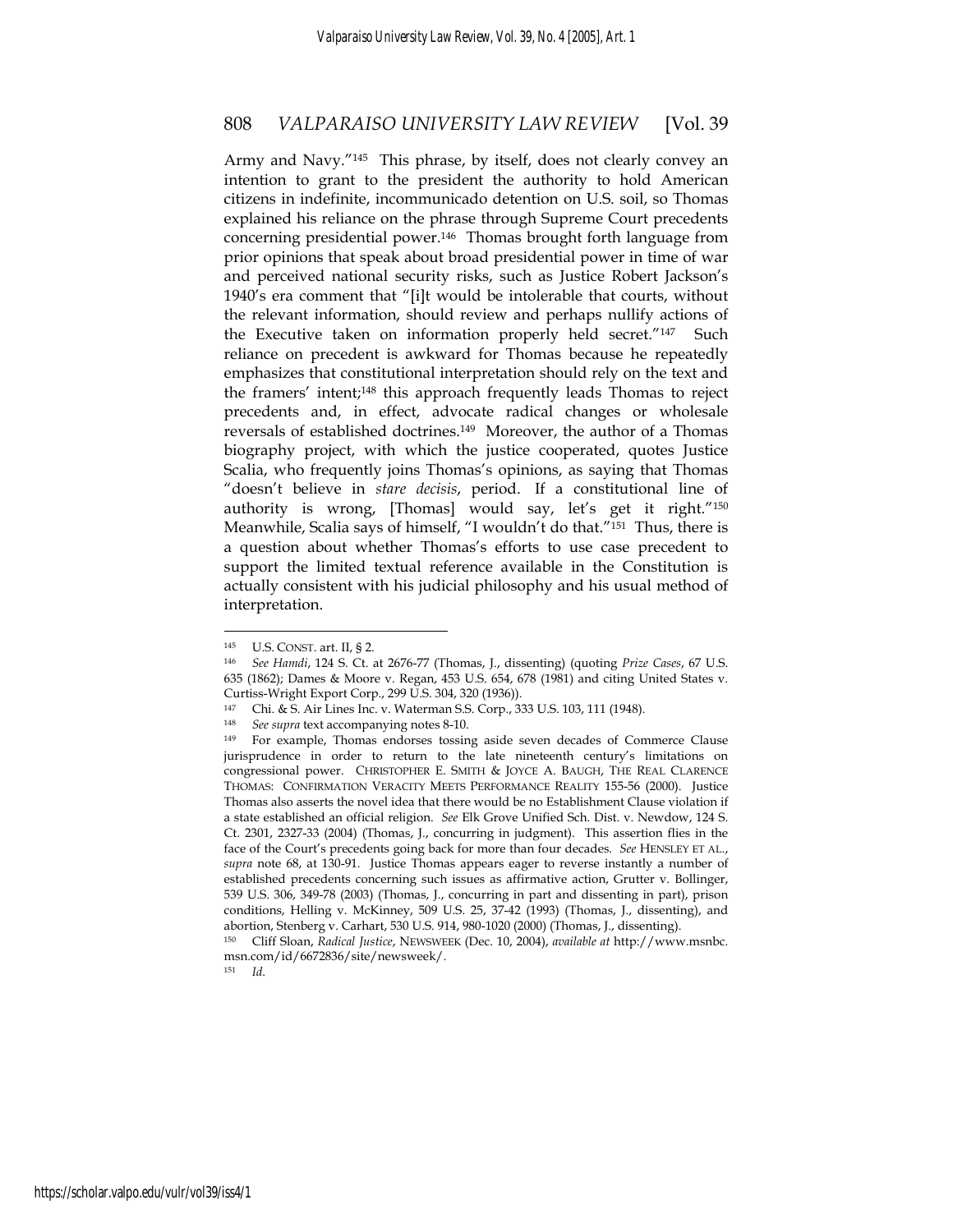For evidence of original intent, Thomas looked to the *Federalist Papers.* To support his endorsement of plenary presidential power, he quoted Alexander Hamilton in Federalist No. 23 as saying:

> [the power to protect the Nation] ought to exist without limitation: Because it is impossible to foresee and define the extent and variety of national exigencies, or the correspondent extent & variety of the means which may be necessary to satisfy them. The circumstances that endanger the safety of nations are infinite; and for this reason no constitutional shackles can wisely be imposed on the power to which the care of it is committed.152

Although this quotation appears to strongly support Thomas's argument for unlimited executive authority, its presentation is deceptive because Thomas omitted the first sentence of the paragraph that he is quoting. A complete quotation of the paragraph would include the following introductory sentence:

> The authorities essential to the care of the common defence are these—to raise armies—to build and equip fleets—to prescribe rules for thegovernment of both—to direct their operations—to provide for theirsupport. These powers ought to exist without limitation . . . .153

In light of Hamilton's actual words, the questions arise: In which phrase does Thomas see support for presidential authority to impose indefinite, incommunicado detention on American citizens? Is it a component of "prescrib[ing] rules" for "rais[ing] armies" and "equip[ping] fleets"? Is it implied by the power to "direct th[e] operations" of armies and fleets? Because Hamilton's words seem specifically applied to creating and directing military forces, Thomas's omission of the introductory sentence appears calculated to imply that Hamilton's words endorsed plenary powers that could include unreviewable detentions of U.S. citizens. Thomas's actual conclusions about Hamilton's support for detention powers seem much weaker when the entire quotation is read in context.

Another problem arises because Thomas's presentation of and reliance on Hamilton's words in the *Federalist Papers*, a series of

<sup>152</sup> Hamdi v. Rumsfeld, 124 S.Ct. 2633, 2675 (2004) (quoting THE FEDERALIST NO. 23, at 112 (Alexander Hamilton) (Garry Wills ed., 1982) (emphasis in original)).

THE FEDERALIST NO. 23, at 112 (Alexander Hamilton) (Garry Wills ed., 1982).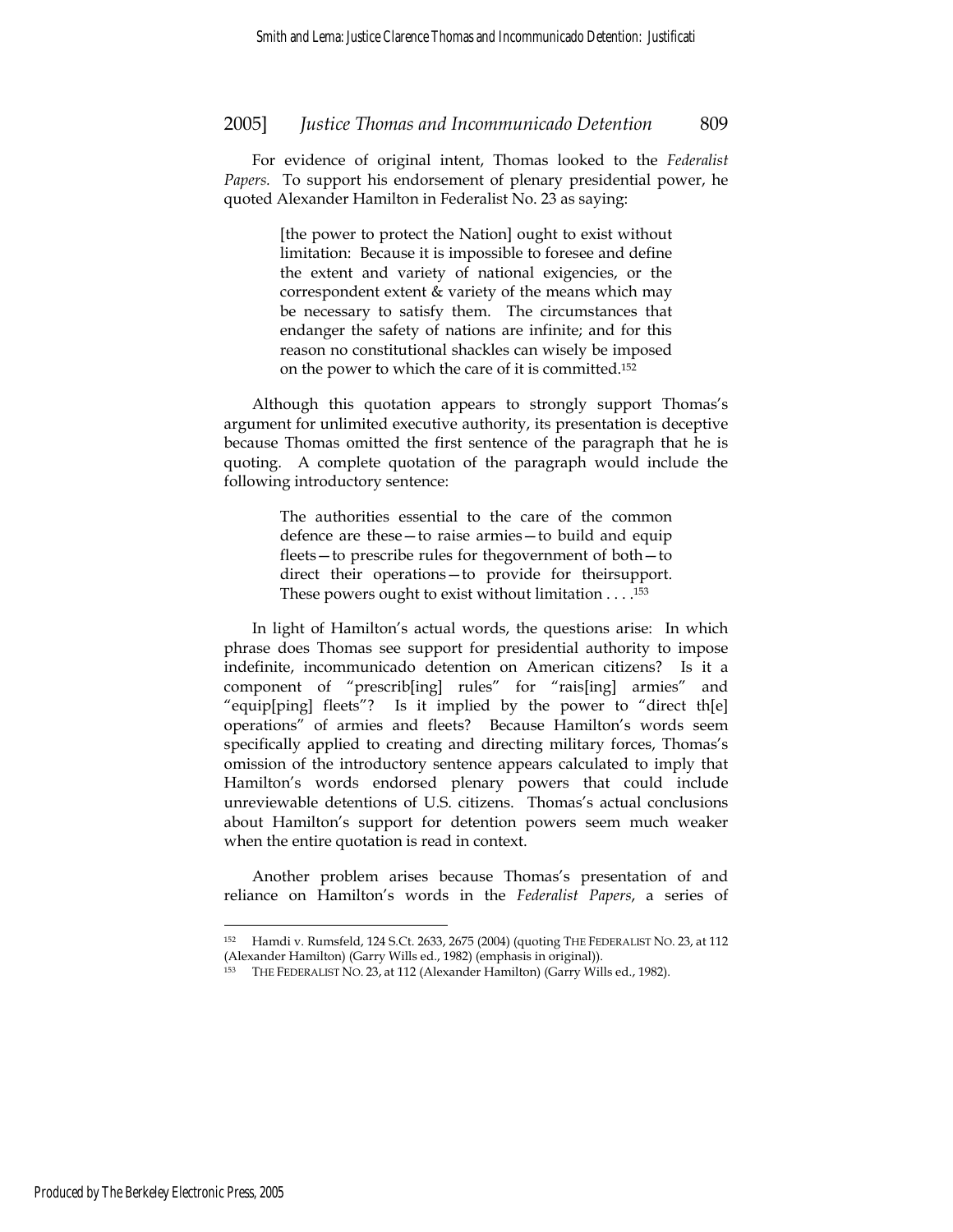newspaper columns advocating ratification of the Constitution,<sup>154</sup> seem to clash with the actual text of the Constitution. Article I of the Constitution states that "[t]he Privilege of the Writ of Habeas Corpus shall not be suspended, unless when in Cases of Rebellion or Invasion the public Safety may require it."<sup>155</sup> If there is an apparent clash between a newspaper editorial being used to discern original intent and the explicit words of the Constitution, it would seem that Thomas would give greater weight to the text of the founding document. In his opinion, Thomas gave greater weight to the primacy of national security than to the words and intentions of the Habeas Suspension Clause by arguing that there may be circumstances other than rebellion and invasion where national security requires detentions without remedy.156

Thomas did not address the fact that Hamilton, the source of the framers' intentions on whom he purports to rely, emphasizes the importance of access to habeas corpus as an essential protection for liberty in *Federalist No. 84*.157 According to Hamilton:

> [T]he practice of arbitrary imprisonments have been in all ages the favorourite and most formidable instruments of tyranny. The observations of the judicious Blackstone in reference to the latter, are well worthy of recital. "To bereave a man of life (says he) or by violence to confiscate his estate, without accusation or trial, would be so gross and notorious an act of despotism, as must at once convey the alarm of tyranny throughout the whole nation; but confinement of the person by secretly hurrying him to gaol, where his sufferings are unknown and forgotten, is a less public, a less striking, and therefore a *more dangerous engine* of arbitrary government." And as a remedy for this fatal evil, he is every where peculiarly emphatical in his encomiums on the *habeas corpus* act, which in one place he calls, "the BULWARK of the British constitution."158

In looking at both complete Hamilton quotations, the one partially presented by Thomas and the later one concerning habeas corpus, it might be easy to conclude that Hamilton's words provide stronger

<sup>154</sup> *Id.* at x. 155 U.S. CONST. art. I, § 9, cl.2. 156 *See Hamdi*, 124 S. Ct. at 2683. (Thomas, J., dissenting).

<sup>157</sup> THE FEDERALIST NO. 84, at 435-36 (Alexander Hamilton) (Garry Wills ed., 1982). 158 *Id.* (emphasis in original).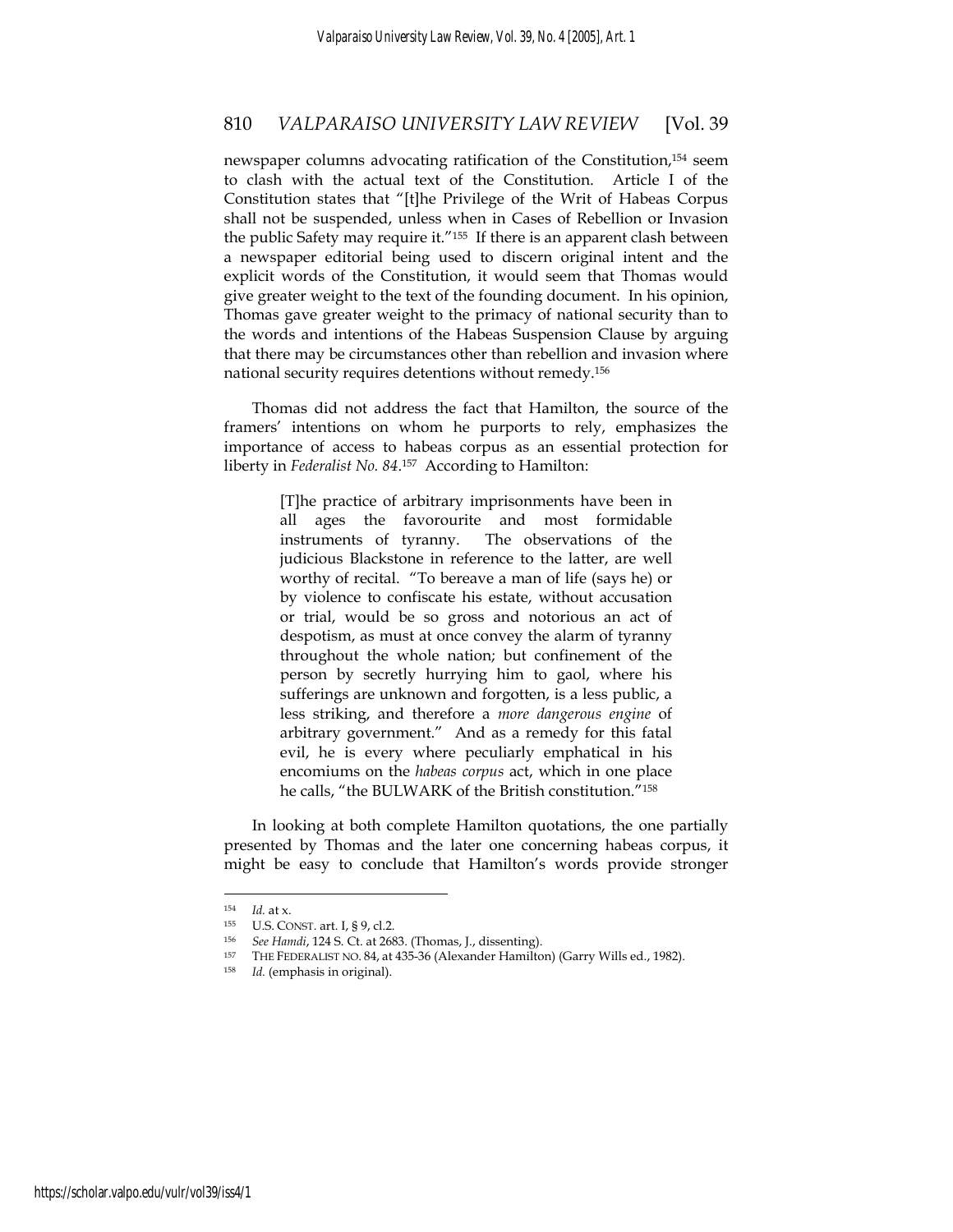support for the other justices' conclusion that Hamdi is entitled to access to the courts than for Thomas's argument that Hamilton endorses unfettered presidential authority to detain U.S. citizens.

A further difficulty for Thomas's reasoning is the fact that the *Federalist Papers* address the original Constitution and not the subsequently added provisions in the Bill of Rights that grant rights to due process and representation by counsel. Indeed, Hamilton, Thomas's source of original intent, expressed opposition to the creation of a bill of rights and therefore would not be an appropriate source for the framers' later intentions concerning the Constitution's liberty-protecting amendments.159 Thus, Thomas's examination of original intent is incomplete because it omits consideration of many specific provisions of the Constitution that were added to the original document in order to articulate protections for various aspects of liberty.

#### V. CONCLUSION

In *Hamdi*, Clarence Thomas distinguished himself as the lone justice who would grant the government virtually unfettered authority to label American citizens as "enemy combatants" and then hold them in indefinite incommunicado detention without any access to the courts and without any legal protections under the Constitution. In many respects, Thomas's opinion in *Hamdi* was consistent with themes and conclusions in his other opinions in which he seeks to limit judicial power, disregards social reality and the human consequences of judicial decisions, and minimizes legal protections for individuals held in government custody. In other ways, however, his opinion in *Hamdi* seems inconsistent with his purported adherence to a judicial philosophy that emphasizes fealty to the Constitution's text and the original intentions of the framers. Despite frequently demonstrating disdain for obedience to Supreme Court precedents, Thomas's *Hamdi* opinion relies heavily on precedents to make his case for plenary presidential power. In purporting to rely on the framers' intentions, Thomas makes an incomplete and misleading presentation of Alexander Hamilton's writings in order to overstate support for unfettered presidential authority while neglecting Hamilton's words about the importance of habeas corpus to prevent arbitrary detentions. Fundamentally, Thomas gives scant attention to the framers' intent to emphasize the protection of individuals' liberty in order to advance his preference for granting broad power to the government, even when it may result in the erroneous

<sup>159</sup> *See id*. at 437.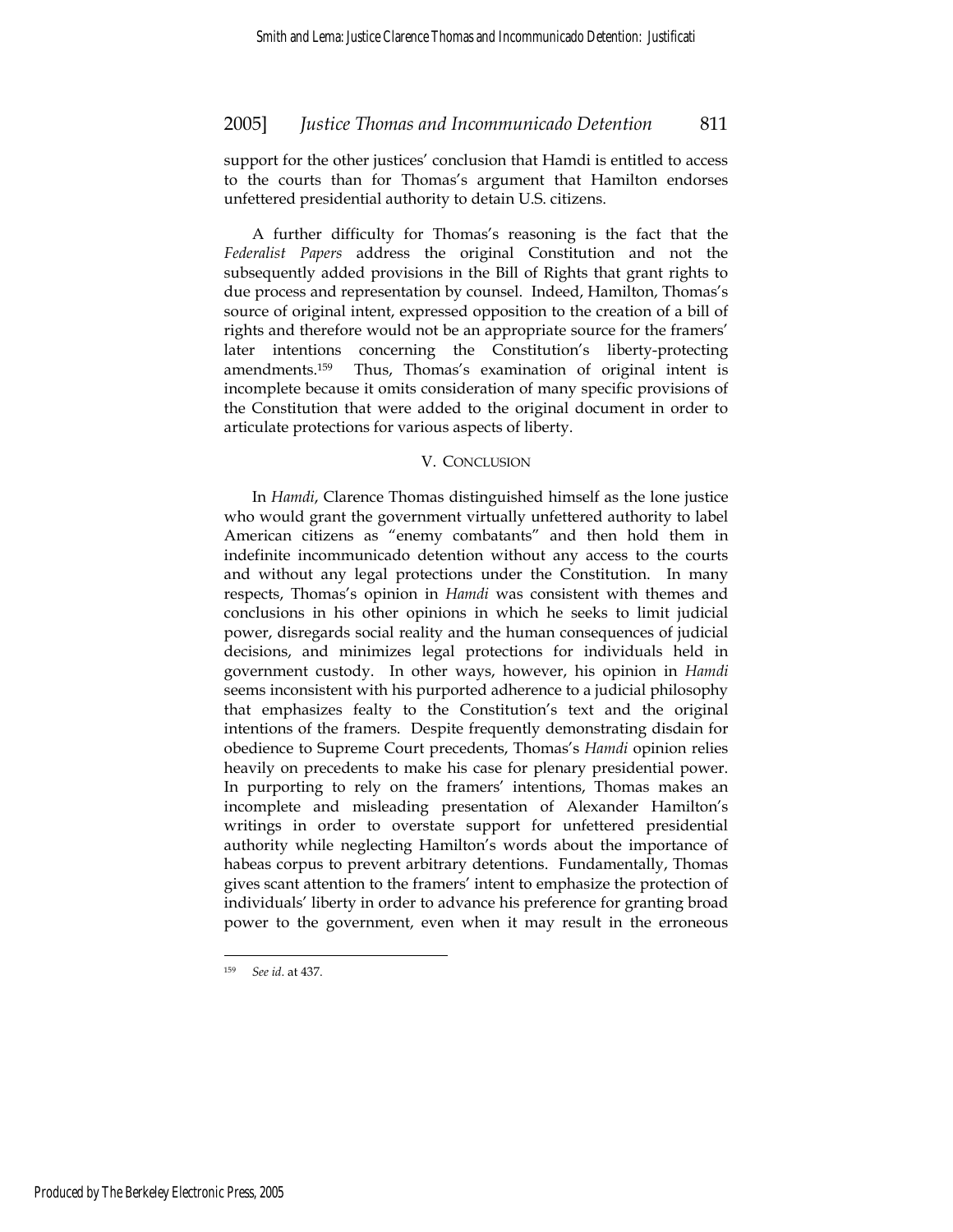detention of innocent Americans.160 Thus, Thomas's *Hamdi* opinion provides support for Professor Mark Graber's analysis of the justice, which concluded that Thomas "discards originalism completely when that philosophy is hostile to certain conservative interests . . . . Justice Thomas the originalist in theory fails to reduce judicial discretion by refusing to be a consistent originalist in practice. History guides only some of his judicial opinions."161

Beyond the ways in which the *Hamdi* opinion illuminates general issues about the consistency of Thomas's judicial decision-making, specific concerns arise when the *Hamdi* opinion is examined in light of the predicted impending retirement of Chief Justice William Rehnquist.162 In November 2004, President George W. Bush nominated White House counsel Alberto Gonzales to replace retiring U.S. Attorney General John Ashcroft.163 Gonzales was involved in crafting or approving legal memoranda that justified the use of torture by American officials as a means to gain information from suspected terrorists.164 Similarly, Thomas's *Hamdi* opinion contains no recognition or concern about the risks and realities of Americans' use of and complicity in torture as part of the "war on terrorism."165 Thus, the rumors of Thomas's potential elevation to Chief Justice166 raise the disturbing possibility that the two most visible officials in the U.S. government with

After speaking to ten currently serving U.S. national security officials the *Washington Post* revealed the CIA's interrogation or "stress and duress" techniques. Blindfolded and manacled captives are kept standing or kneeling for hours. They're tied up in awkward, painful positions and they're deprived of sleep, held in tiny rooms for days at a time. Those rooms are flooded with light or painfully loud noise. Some are beaten when they're initially arrested, thrown into the walls while blindfolded .... After questioning, if they don't cooperate, they're handed over, "rendered," in official language, to foreign intelligence services in countries like Morocco, Jordan, and Egypt, countries where torture, including electrocution, has been documented.

*Id.* 

<sup>160</sup> *See supra* text accompanying notes 48-54. 161 Graber, *supra* note 6, at 71, 88.

<sup>162</sup> *See supra* text accompanying notes 1-2.

<sup>163</sup> Dan Eggen, *Gonzales Named to Succeed Ashcroft as Attorney General*, WASH. POST, Nov. 11, 2004, at A01.

<sup>164</sup> *Id*.; s*ee also* text accompanying notes 89-93.

<sup>165</sup> In addition to questions about torturous techniques used by American interrogators, the U.S. government also hands suspects to other countries that are known to use torture in order to gain their assistance in extracting information. *See* Rafael Epstein, *Detention and Interrogation Methods in the War on Terror*, LOCAL RADIO-AUSTRALIA, Mar. 3, 2003, *available at* www.abc.net.au/am/stories/s796322.htm.

<sup>166</sup> *See supra* text accompanying notes 4-6.